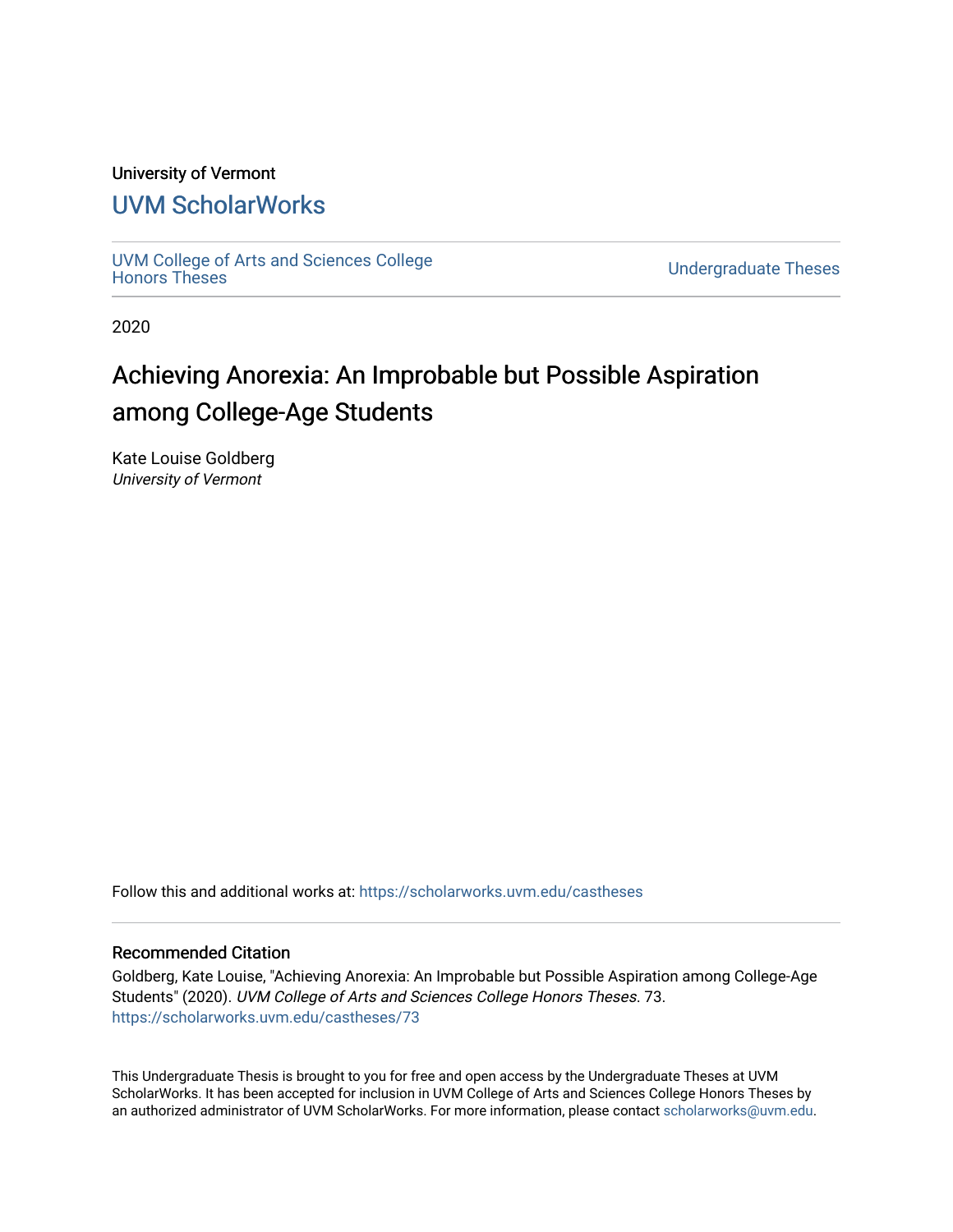**Achieving Anorexia: An Improbable but Possible Aspiration among College-Age Students**

Kate L. Goldberg

Department of Psychological Science, University of Vermont

College Honors Thesis

Advisor: Dr. Antonio Cepeda-Benito

April 21, 2020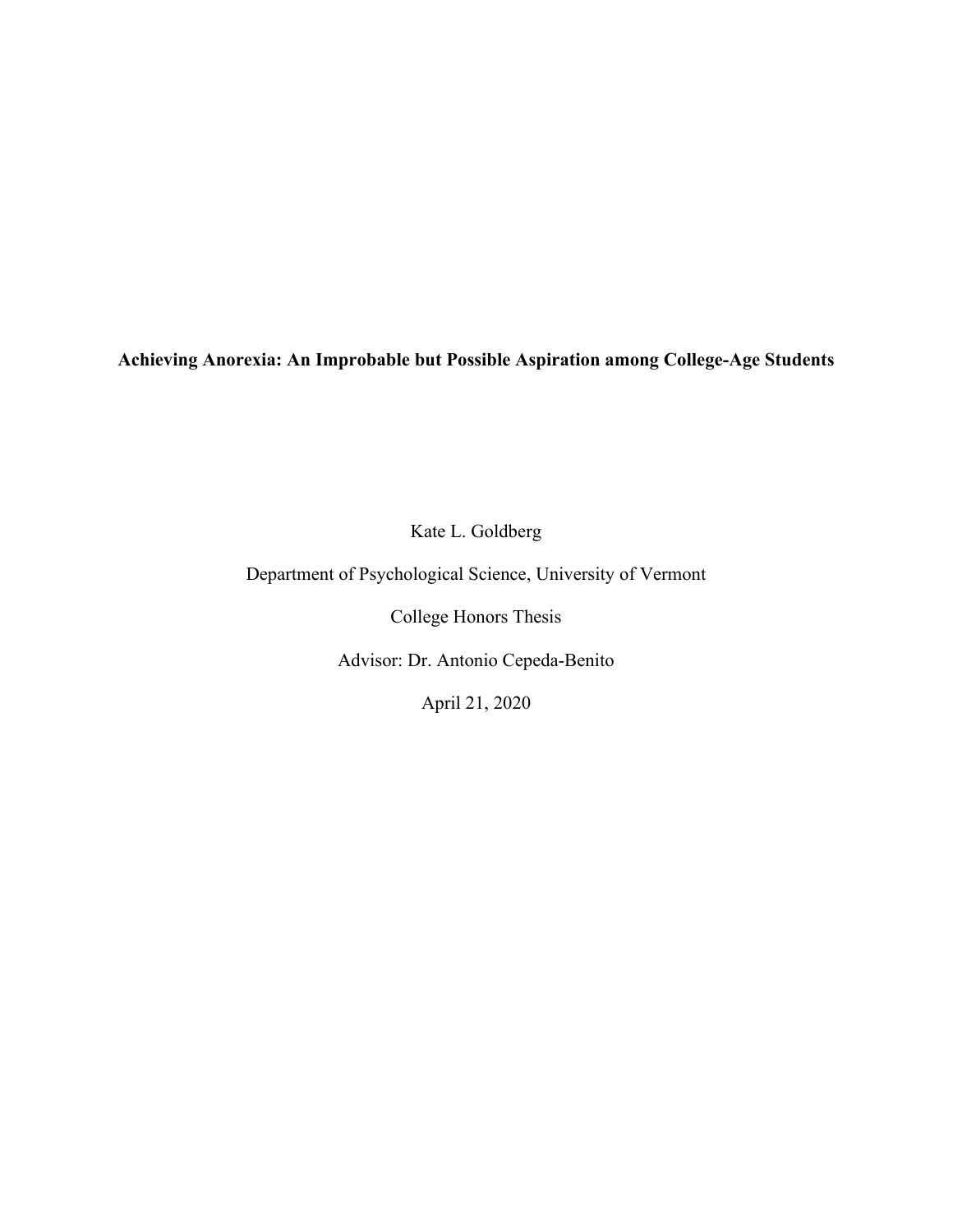#### **Abstract**

The current study investigates the extent to which UVM students are aware of and visit "proana*"* online communities (websites that promote anorexia-like thinness [AN-thinness]). The study also evaluates the relationship between engagement with pro-ana websites, eating disorder (ED) symptoms, and positive attitudes related to AN-thinness and the diagnosis of anorexia nervosa (AN). The participants were 104 women enrolled at the University of Vermont who volunteered to complete an online survey in exchange for extra credit points towards their psychology courses. More than half (52%) of the participants had previous knowledge of pro-ana websites and almost one fifth (18%) had visited a pro-ana website in the past. Bivariate correlational analyses revealed that BMI was positively correlated with *weight concern* and *shape concern*, but was not associated with *eating restraint*, *eating concern*, or opinions about AN and/or AN-thinness. There was also a significant positive correlation between ED symptomatology and positive attitudes toward AN and/or AN-thinness. Univariate analyses of variance (MANOVAs) revealed that participants who reported greater engagement with pro-ana websites also reported greater ED symptoms, as well as greater positive attitudes toward AN and AN-thinness. The findings suggest that exposure to pro-ana communities may contribute to the development and severity of EDs.

*Keywords: pro-ana, engagement, media, exposure, anorexia nervosa, eating disorder, admire, desire, attitudes, EDE-Q*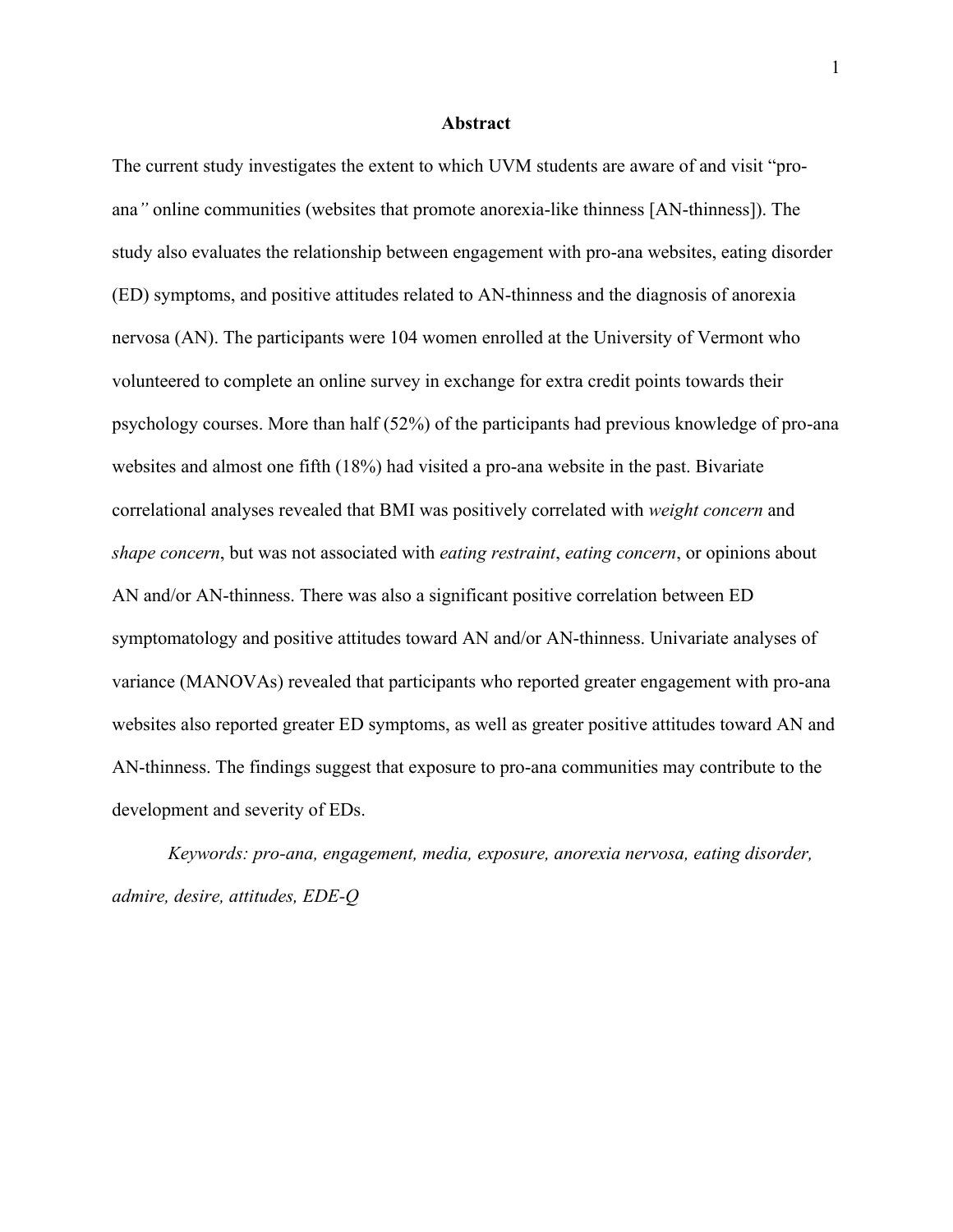## **Acknowledgements**

I would first like to thank my thesis advisor, Dr. Antonio Cepeda-Benito, for his remarkable knowledge, inspiring words, positivity, and ceaseless effort as we worked together to bring this project into fruition. His belief in me throughout this entire process has been my vital inspiration. I would also like to thank Dr. Laura Almstead and Dr. Shamila Lekka for their collaboration on my defense committee. Finally, thank you to my undergraduate peers at the University of Vermont for their participation. I could not have carried out this research without you.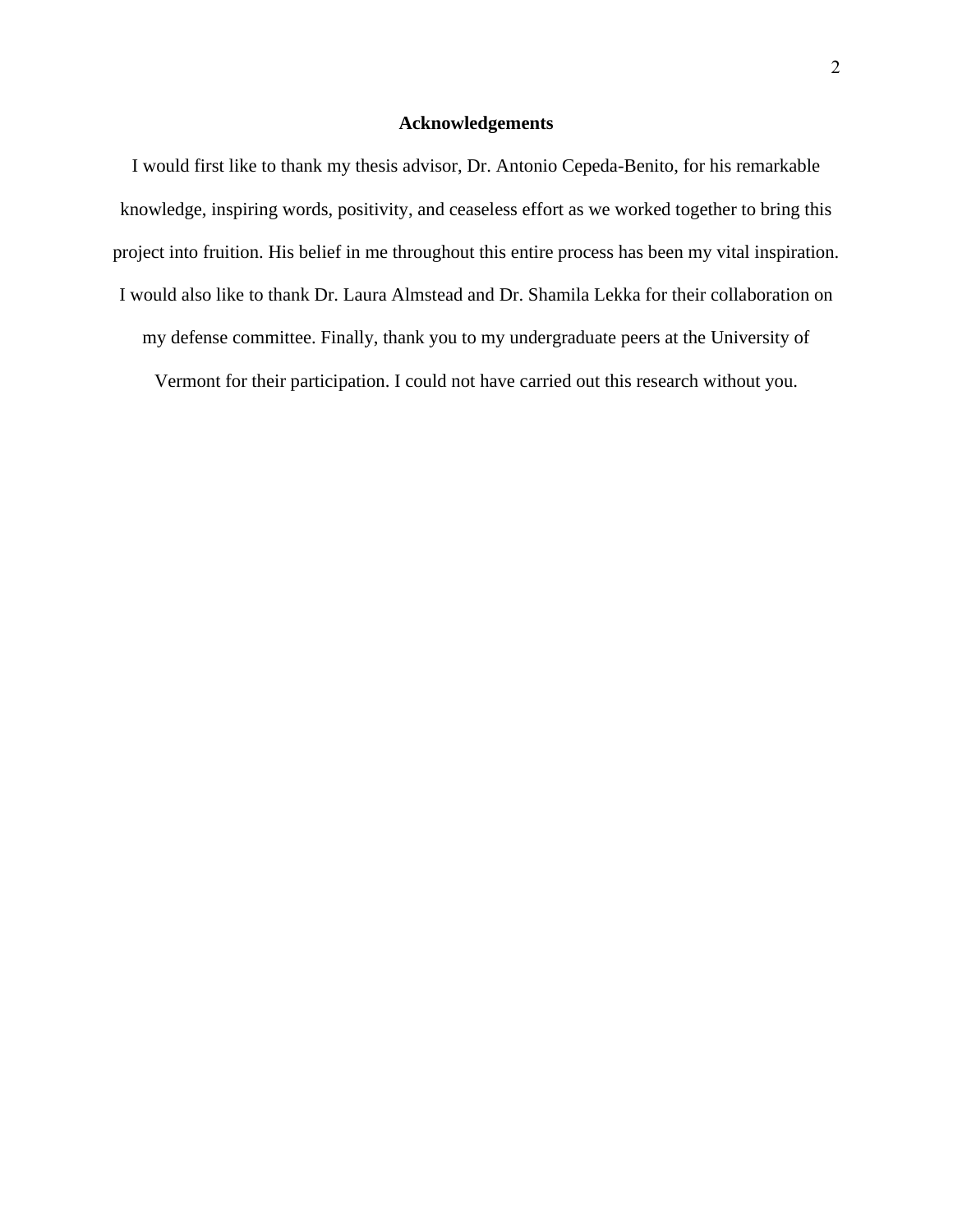#### **Achieving Anorexia: An Improbable but Possible Aspiration among College-Age Students**

Low body esteem and the desire to be thin can occur in girls as young as 5 or 6 years of age (Collins, 1991; Dittmar et al., 2006; Dohnt & Tiggemann, 2006). Symptoms of Anorexia Nervosa (AN) can appear in children younger than 10 years (Fosson et al., 1987; Herpertz-Dahlmann & Dahmen, 2019; Russell, 2013). AN is an ED characterized by a) the maintenance of a significantly low body weight via self-imposed starvation or over-exercise b) persistent behavior that interferes with weight gain coinciding with an intense fear of gaining weight or becoming fat, and c) disturbance in the way that weight or shape is perceived, self-evaluation that is unduly influenced by weight or shape, or persistent lack of recognition of the seriousness of the current low body weight (American Psychiatric Association, 2013).

AN is a serious and potentially fatal mental illness (Walsh, 2013). The lifetime prevalence of AN is relatively low, about 0.9% in women and 0.3% in men (Hudson et al., 2007). AN has a very high mortality rate. For example, AN has more than twice the mortality rate than major depression and heavy smoking, and those with AN have six times the risk of mortality compared to the general population (Merikangas et al., 2010).

Among western cultures, messages that a thin body is ideal and that thinness can provide life satisfaction are ubiquitous (Rodin et al., 1984; Stice, 1994). In societies that idealize the thinness of women, advertisements and other forms of mass media often push such messages. This can lead to body dissatisfaction, one of the most empirically supported risk factors for the development of EDs (Attie & Brooks-Gunn, 1989; Knauss et al., 2007; Stice et al., 1998). Western cultures are not the only societies in which these issues occur, however. Over the course of the last several decades, AN and other EDs have become more prevalent among non-Western, non-White women (Cepeda-Benito & Moreno-Domínguez, 2019).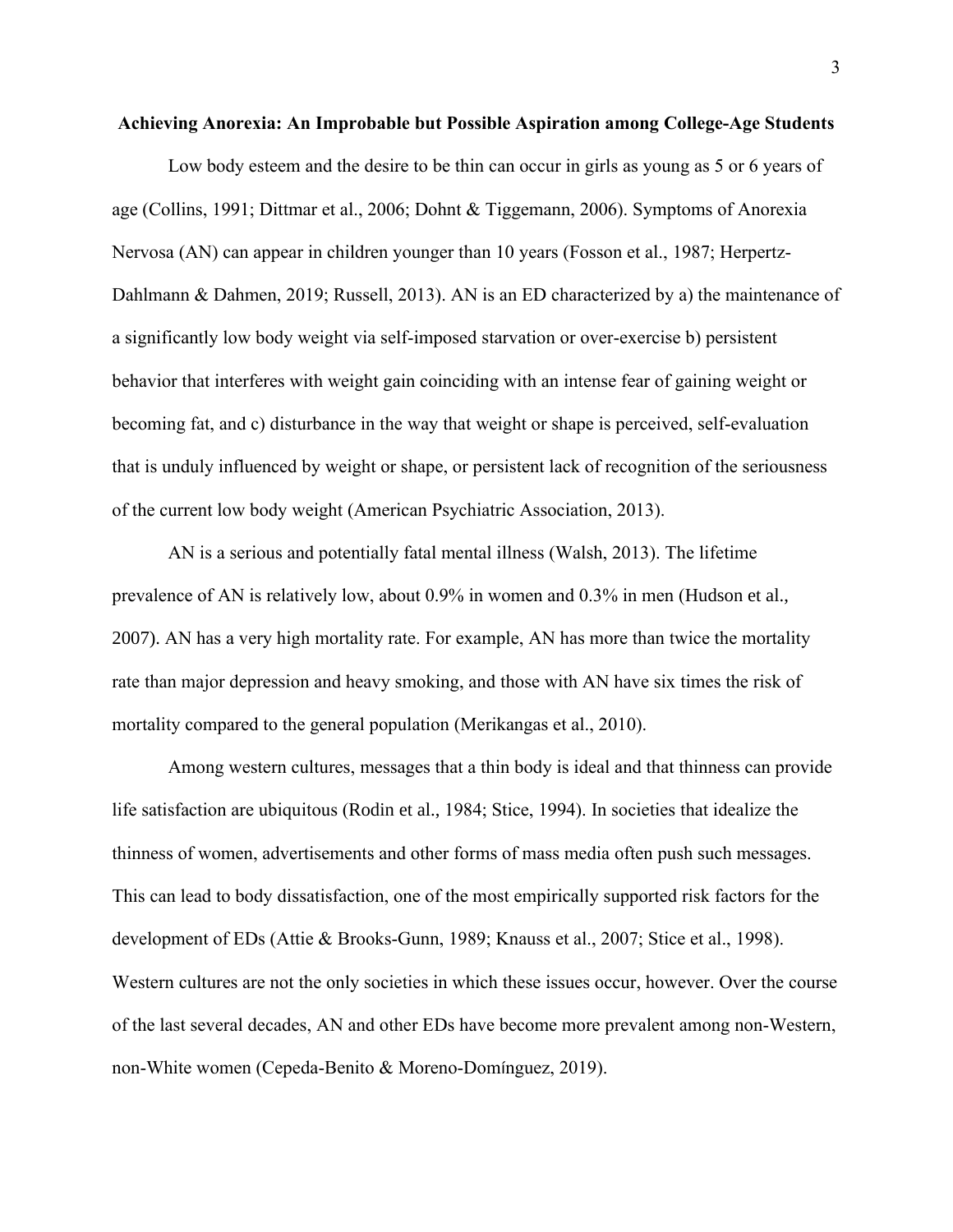With the advancement of the internet, messages promoting the thin ideal are not only more prevalent than ever, but they can also be reinforced and amplified through virtual interactions (Juarez et al., 2012). *Pro-ana* websites, communities that promote disordered eating behaviors and anorexic-like bodies, have surfaced across the internet within the last few decades. Engaging in pro-ana websites is correlated with greater internalization of thin ideals, appearance comparison, weight dissatisfaction, and drive for thinness (Tiggemann & Miller, 2010).

#### **Pride and Eating Disorders**

The goal-directed behaviors of those with AN can sometimes lead to a sense of achievement and success, especially when they result in weight loss and body transformation (Bruch, 1973; Goss & Allen, 2009; Faija et al., 2017). The relevance of pride in EDs was first recognized by Bruch (1973), who highlighted that one of her patients experienced a "sense of glory and pride in self-denial and feeling hungry" (p. 268). According to Faija et al. (2017), little progress was made on the theoretical and empirical study of pride's role in EDs until several decades later, when Goss and Gilbert (2002) included pride as a construct in their theoretical model of the onset and maintenance of EDs. This model suggests that developing pride in the ability to over-exercise, control food intake, and manage moods effectively is a consequence of having an ED, a consequence that may, in turn, become a factor that maintains and strengthens the severity of the ED.

Goss and Allan (2009) highlighted the existence of one specific form of pride: *competitive pride*. According to the investigators, competitive pride can occur when individuals with an ED compare their disordered eating behaviors, body shape, or weight loss with those of other individuals with an ED.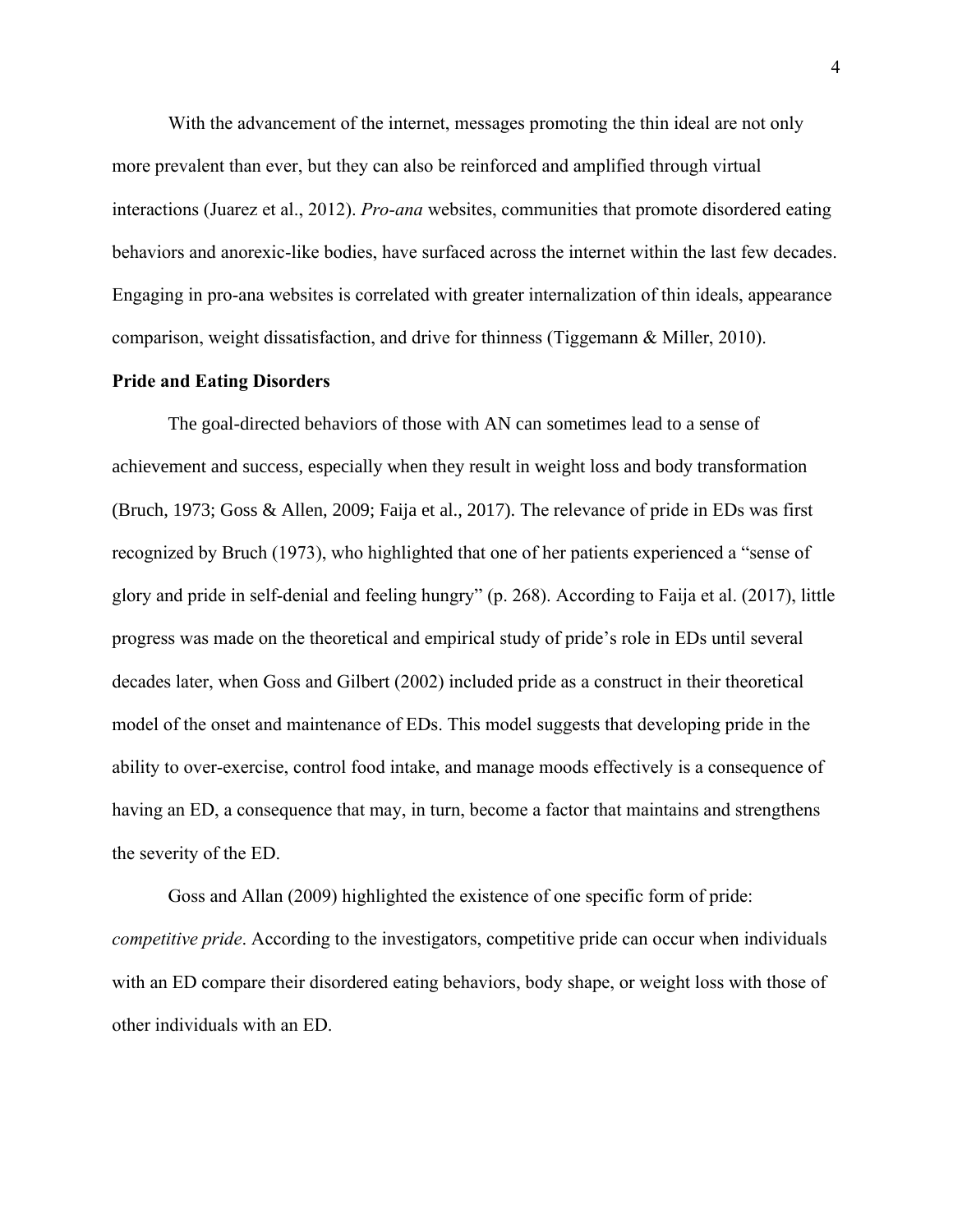Faija et al. (2017) interviewed women with current or past diagnoses of AN and identified different forms of pride (or pride stages). Some of the stages are intertwined with and contribute to the development of AN, whereas others emerge and are experienced as the person with AN seeks treatment and becomes healthier.

*Alluring pride* sneaks in insidiously as individuals start to make dietary adjustments and notice their behavior leads to sought weight losses. Alluring pride turns to *toxic pride* when pride evolves into feelings of superiority over others who may have similar goals but are unable to maintain a diet, cannot lose weight, or have more body fat than the self. Toxic pride is fueled by competitiveness and functions as a reliable, achievable, and predictable reinforcer.

Pushed by their desire to best themselves, and eventually by fears of not meeting their own expectations, individuals with AN set increasingly lower weight goals, which leads them to experience *pathological pride*. During pathological pride, the severity of their obsession or desire to be thin is so strong that even concerns over their health by others are heard as confirmatory evidence of their weight loss success.

*Anorexia pride* is expressed by patients at the beginning of their treatments. Despite their decision to recover, patients experiencing anorexia pride, especially those in an inpatient unit, may feel persistent vanity about their achieved low weight and may strive to be the "best anorexic." The immediate and affirming feelings associated with this form of pride were found to interfere with individuals' motivation to recover.

Finally, *recovery pride* and *resilience pride* are pride stages that successively recognize their perseverance in fighting AN, attainment of healthy eating patterns, realistic recognition of their disorder, and self-acceptance.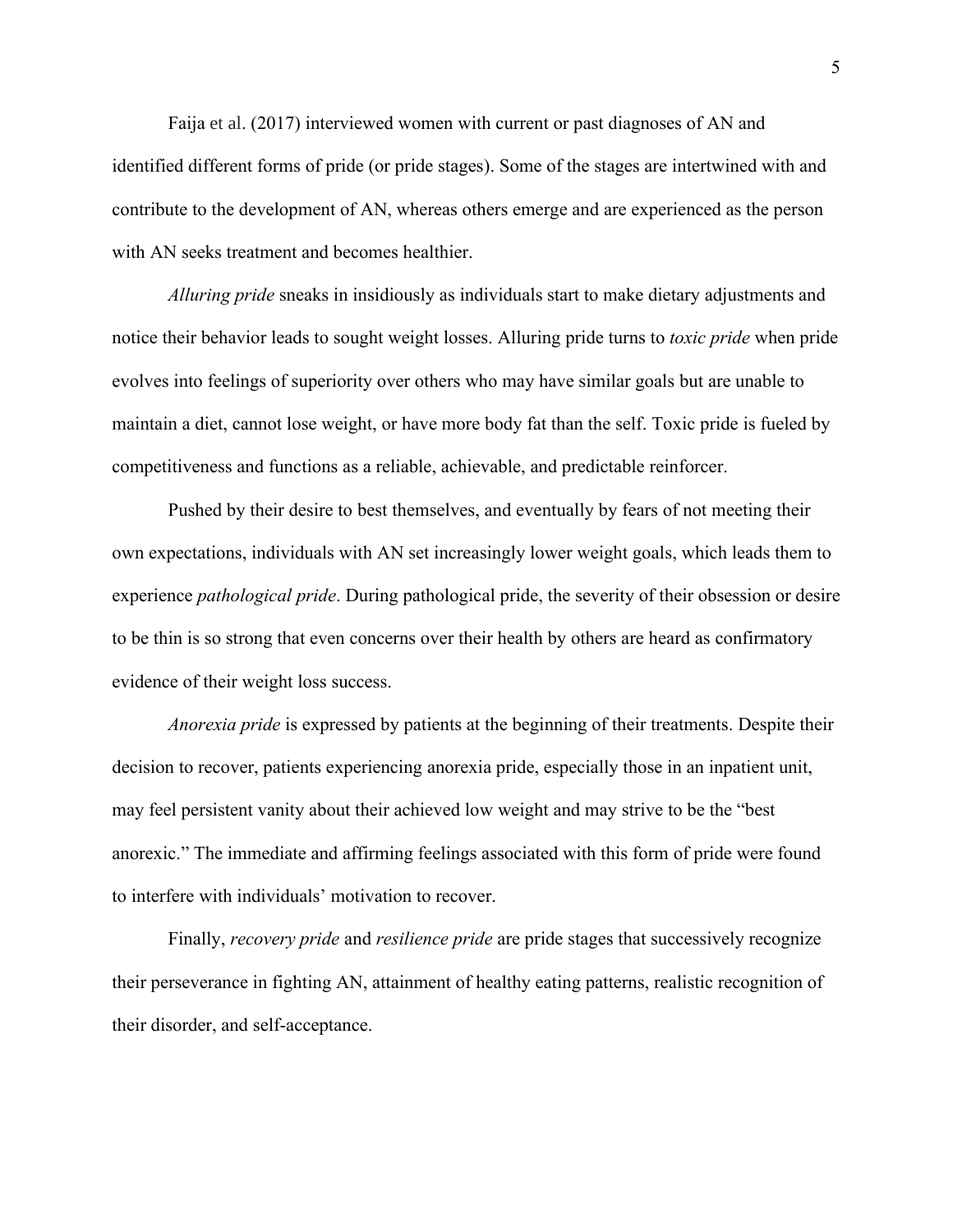## **Pro-Ana Websites**

*Pro-ana* websites convey the message that being thin is highly desirable by presenting "thinspiration," images of extremely thin women, and tips for how to restrict caloric intake and purge food or engage in compensatory behaviors to lose weight. (Borzekowski, Schenk, Wilson, & Peebles, 2010; Harshbarger, Ahlers-Schmidt, Mayans, Mayans, & Hawkins, 2009). There is relatively nascent literature that is beginning to investigate the pro-ana phenomenon in depth. This research can be broadly classified into correlational and qualitative investigations.

#### *Correlational Studies of Pro-Ana Websites*

Previous research by Bardone-Cone and Cass (2006) has indicated that viewing these websites is associated with body dissatisfaction. Specifically, their study found that women who viewed pro-ana content decreased in perceived attractiveness, appearance self-efficacy, and selfesteem. Negative affect and perception of being overweight also increased for these women after engaging with pro-ana websites. These effects were not found for women who visited the control websites.

Rodgers et al. (2011) found that members of pro-ana websites are likely to display high levels of disordered eating. For this study, disordered eating was evaluated by the Eating Attitudes Test (EAT)-40. (Garner & Garfinkel, 1979). All 29 participants in the selected sample scored greater than 30 on this test, indicating high levels of disordered eating.

In support of this finding, research by Harper et al. (2008) indicates that college students who participate in pro-ana online communities report higher eating and body image disturbances than those who do not. This study included 1575 undergraduate women at the University of South Florida who were taking an undergraduate course in psychology. From the total sample of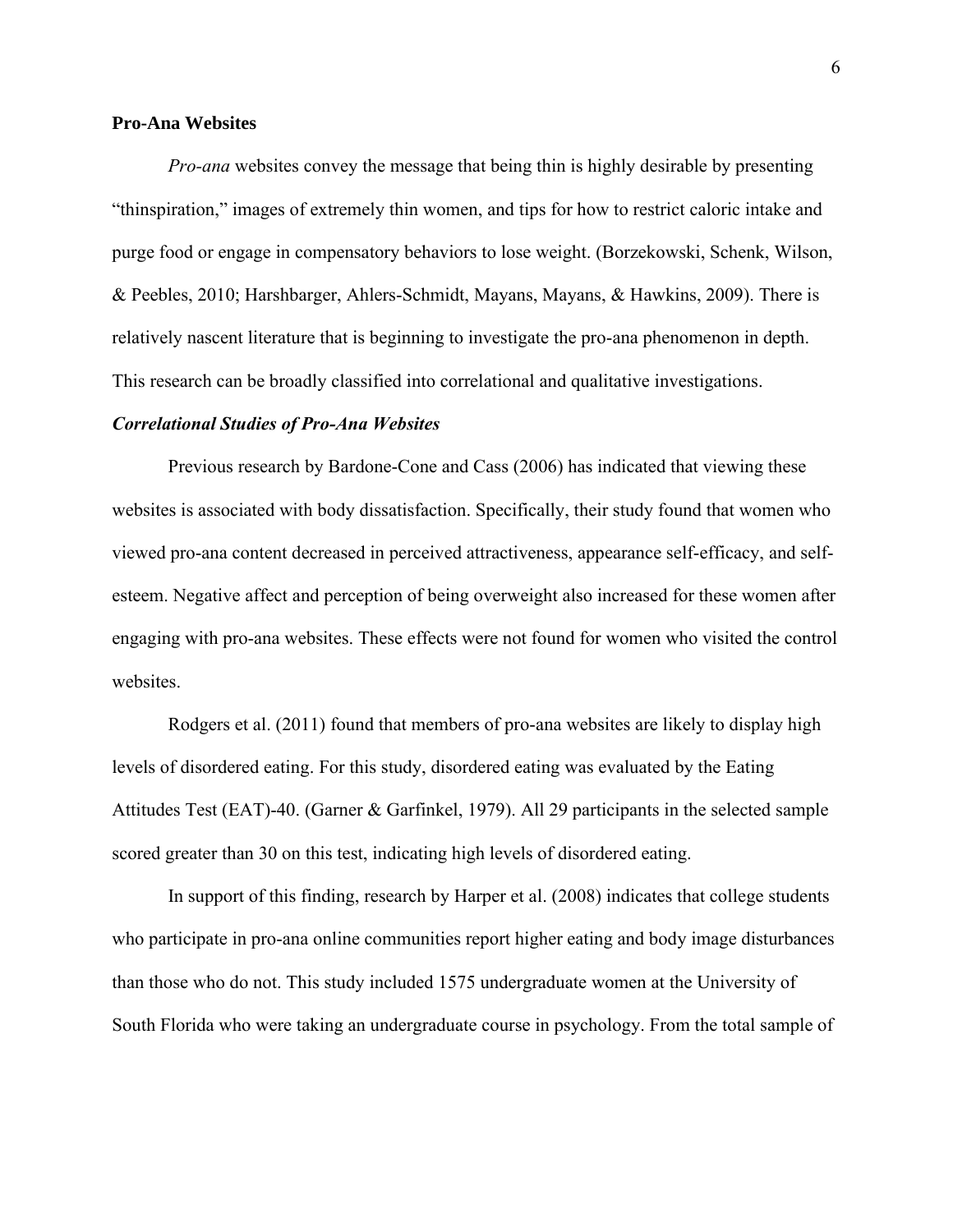1575, 199 (13%) of participants reported having visited a professional website about EDs, a prorecovery website, or a pro-ana website.

#### *Qualitative Studies of Pro-Ana Websites*

Rodgers et al. (2011) provided 29 members of an online pro-ana community with openended questions exploring qualitative attributes of the community. The participants largely equated happiness with weight loss and reported satisfaction with their membership in the proana website. The most-reported motives for joining the community were to be provided with weight-loss advice and to receive support. The advice that participants reported receiving on the pro-ana website included techniques to avoid eating, decrease feelings of hunger, lose weight, avoid weight gain, and dissimulate weight loss.

Norris et al. (2006) also qualitatively assessed *pro-ana* websites and their content. One of the common themes reported by the researchers was termed *control success*. According to this study, most members of pro-ana communities measured control success by weight loss and equated control with strength of will. The researchers also identified another commonly found theme, '*transformation*,' which is the idea that EDs can transform a person from 'fat and ugly' to 'thin and beautiful'.

Strife and Rickard (2011) conducted a qualitative content analysis of several pro-ana websites to understand how some individuals conceptualized the function of self-starvation. They discovered that many members of these communities viewed EDs, including AN and bulimia nervosa (BN), as lifestyle choices. According to this study, those who reported viewing AN as a lifestyle choice tended to perceive anorexic individuals as empowered rather than victims of mental illness.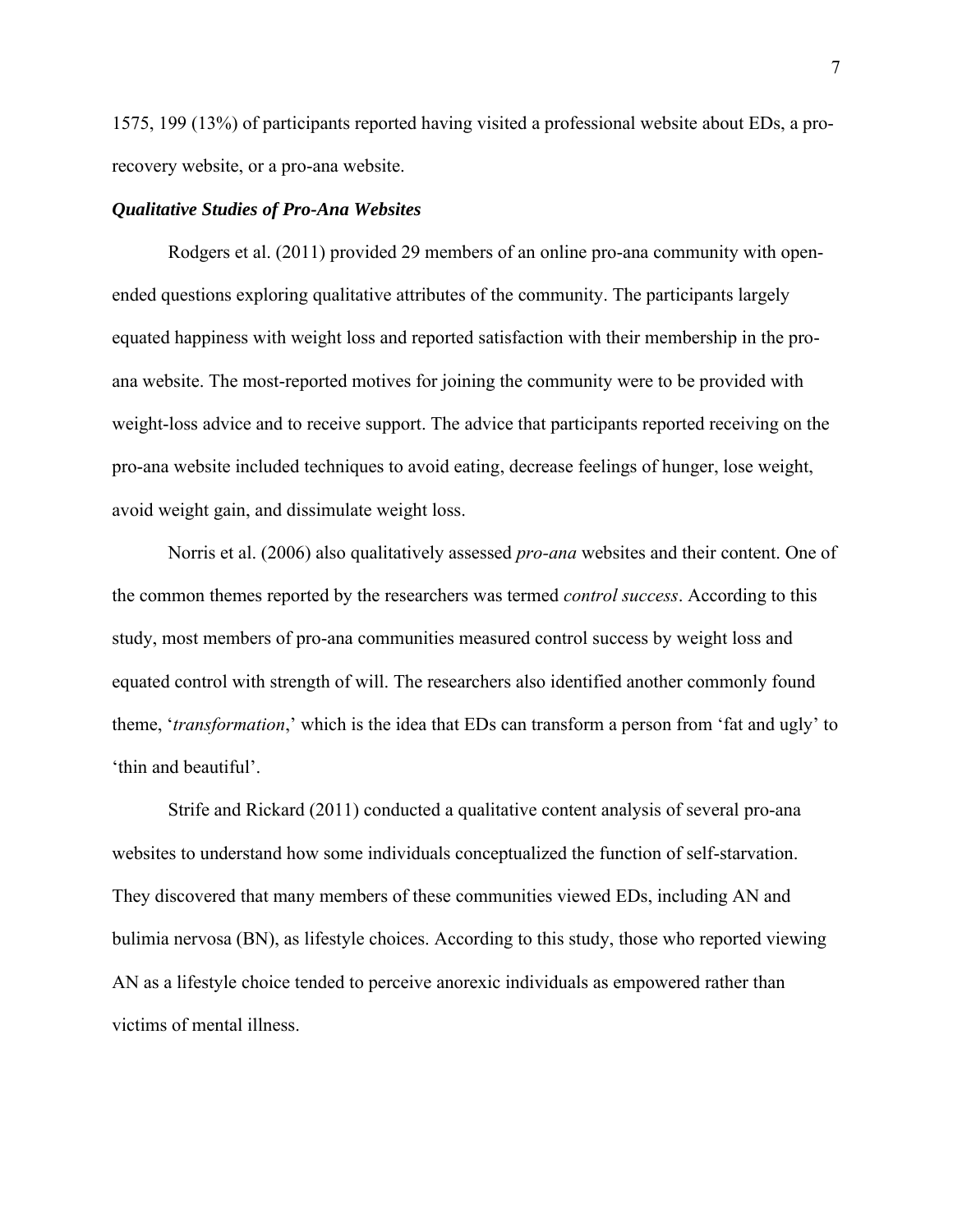Fox et al. (2005) suggest that for members of pro-ana websites, anorexia represents stability and control. In addition to qualitatively assessing the content of pro-ana websites, the study included interviews with individuals who were diagnosed with AN. Many of the interviewees' descriptions of AN included the perception of the disorder as a source of security, comfort, or even worthwhile achievement.

## **Current Study**

Given the relative newness of the pro-ana phenomenon, the first aim of the study was to investigate the extent to which undergraduate women at the University of Vermont perceive AN positively and engage in pro-ana websites. To assess positive perceptions and desires for the AN diagnosis and its associated thinness, a questionnaire was developed for this study that was designed to measure admiration for the illness. To assess pro-ana website engagement, the study utilized a series of newly developed questions that assess the prevalence of pro-ana website awareness, ever visitation, visitation in the last 12 months, and visitation in the last 30 days.

Given that individuals with EDs may experience pride as they notice that their behaviors lead them to lose weight, and ultimately may feel pride in achieving extreme, unhealthy thinness and the low-weight threshold associated with AN (Faija et al., 2017), the first hypothesis of this study was that there is a significant positive relationship between ED symptomatology and hypothesized positive attitudes toward AN and/or AN-thinness.

Finally, this study aimed to assess the extent to which increasing levels of knowledge and involvement in pro-ana communities might predict or be associated with ED symptomatology and perceptions/desires for AN/AN-thinness. Thus, the second hypothesis of this study was that as levels of awareness of and involvement in pro-ana sites increased, participants would report higher ED symptomatology and perceptions/desires for AN/AN-thinness.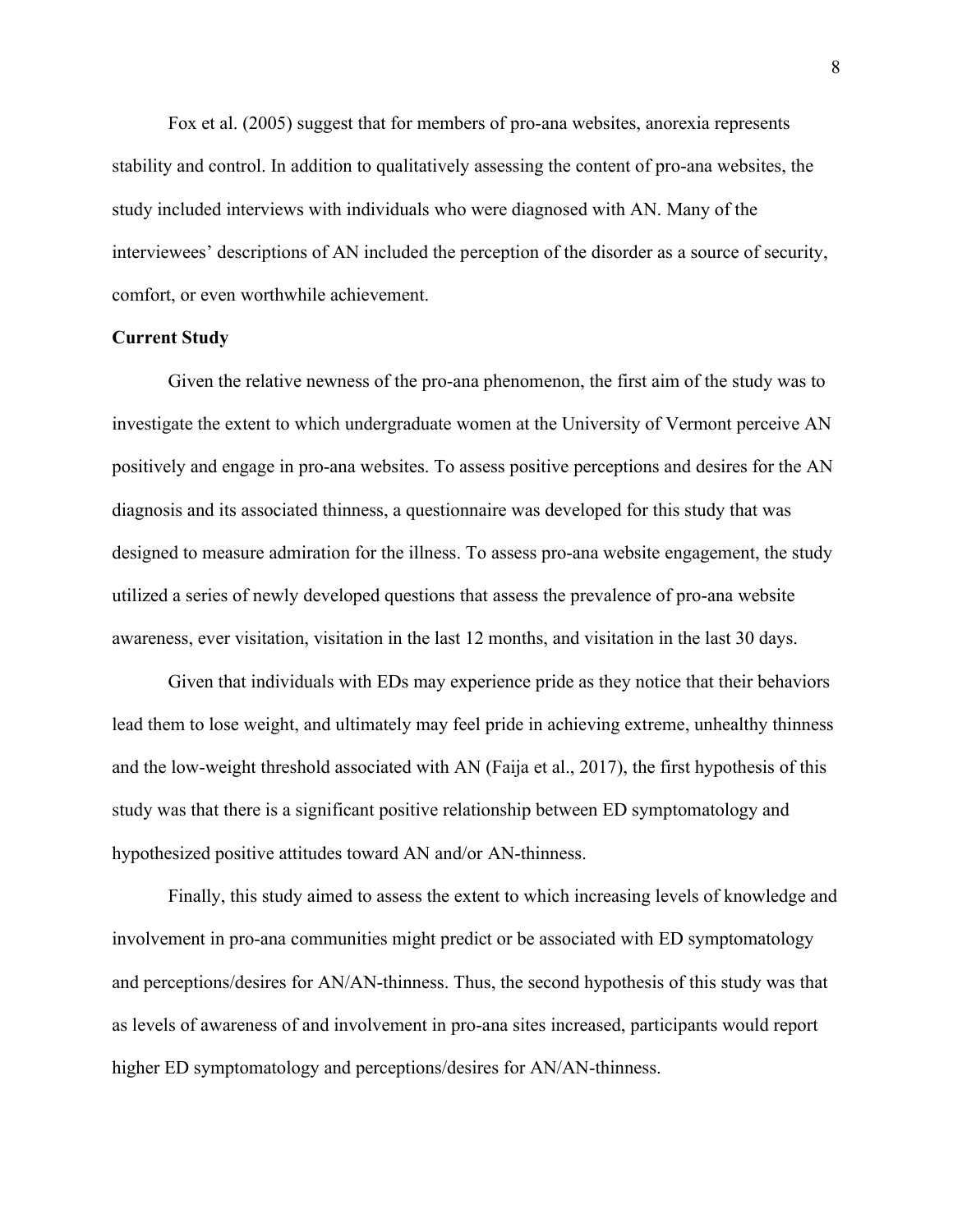#### **Methods**

## **Participants**

Participants were 104 undergraduate women from the University of Vermont who volunteered to respond to an online survey in exchange for credit towards one of their psychology courses. Most of the data were collected at the beginning of the 2020 Spring semester (only 13 participants completed the survey after March 11, the date when students were notified that the campus had been closed and courses would resume online in response to the COVID-19 pandemic). All of the participants were young adults (age range = 18-24, *M* = 19.5,  $SD = 1.1$ ). The sample was predominately white, with most participants self-identifying as Caucasian (83.7%). Other than Hispanic/Latinx (3.8%) and Asian-American (2.9%), all other race/ethnic categories were represented at rates below 2%. 13 participants reported current or past ED diagnoses (12.5%), with the two most common being AN (7 participants) and BN (5 participants).

## **Materials**

## *Pro-Ana Engagement (PAE-Q)*

The PAE-Q is a 32-item questionnaire developed for the current study to assess the extent to which the participants were aware of, engaged with, and participated in pro-ana online communities (see Appendix). Item 1 of the PAE-Q asked participants whether they were aware of the existence of "pro-ana" online communities, and if so, how they had become aware of their existence. Those who responded "yes" to the first question were then asked a series of successive questions aimed to gauge their familiarity and involvement with pro-ana web communities. For the present study, the most relevant items asked participants whether they had a) ever visited a pro-ana website, b) visited a pro-ana website in the last 12 months, and c) visited a pro-ana website in the last 30 days. PAE-Q items are included in the Appendix. See table 1.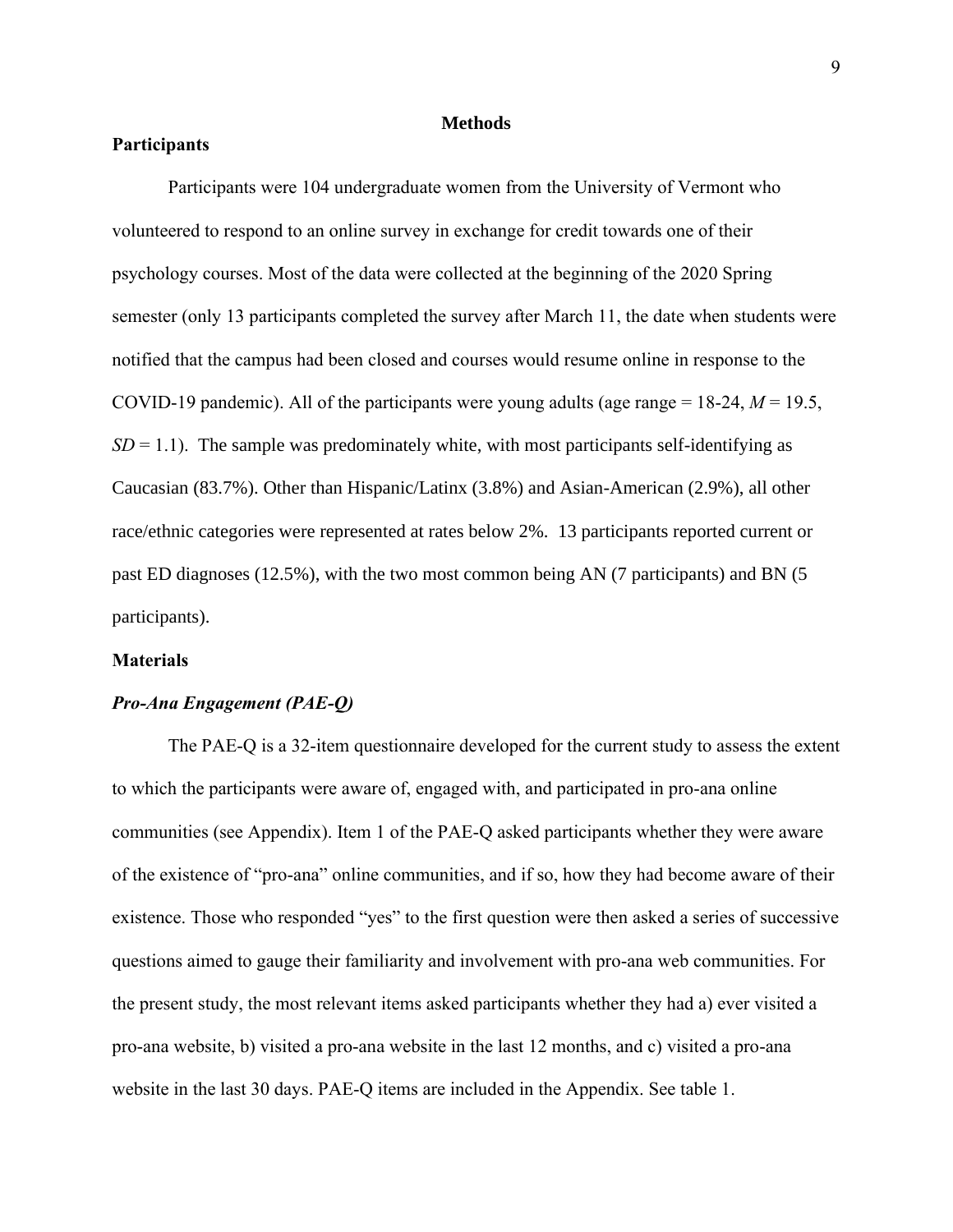## *Eating Disorders Examination Questionnaire (EDE\_Q; Fairburn and Beglin, 1994)*

The EDE-Q is a 28-item measure with four subscales that measure different eatingdisorder related constructs: *restraint*, *eating concern*, *shape concern*, and *weight concern*. Participants are asked to report on a seven-point, Likert type scale (0 to 6) on how many days of the previous 28 they have engaged in various behaviors, including having specific thoughts and feelings. The ratings for each item on a subscale are then summed and divided by the number of items in each of their respective subscales, or by 28 for a global, total score. In the present sample, the internal consistency for the total EDE-Q score ( $\alpha$  = .97), as well as for each of the subscales ( $\alpha$  = .87 to .94) were excellent.

## *Perceptions of Anorexia Nervosa Diagnosis and Thinness (PANDT)*

The PANDT was developed to measure positive receptiveness to both AN-thinness and the AN diagnosis. The PANDT consists of 15-items that are scored on a 5-point scale (0 to 4). These questions ask participants to rate the extent to which the statement representing each item is true for them. Summing the ratings for each of the items produces an overall PANDT score that can range from 0 to 60 (with scores  $> 30$  indicating positive receptiveness). Although the PANDT has not been previously validated, preliminary analyses conducted with the current data set suggest its scores have excellent internal consistency ( $\alpha$  = .93). In addition, total PANDT scores correlated substantively and significantly with each of the scales of the EDE-Q (all *r >*  .53, see Table 3), which provides evidence of convergent validity. The PANDT items are included in the Appendix. See table 2.

## **Procedure**

Participants were recruited through SONA, a web-based experiment management system maintained by the Department of Psychological Science. An email announcing the study was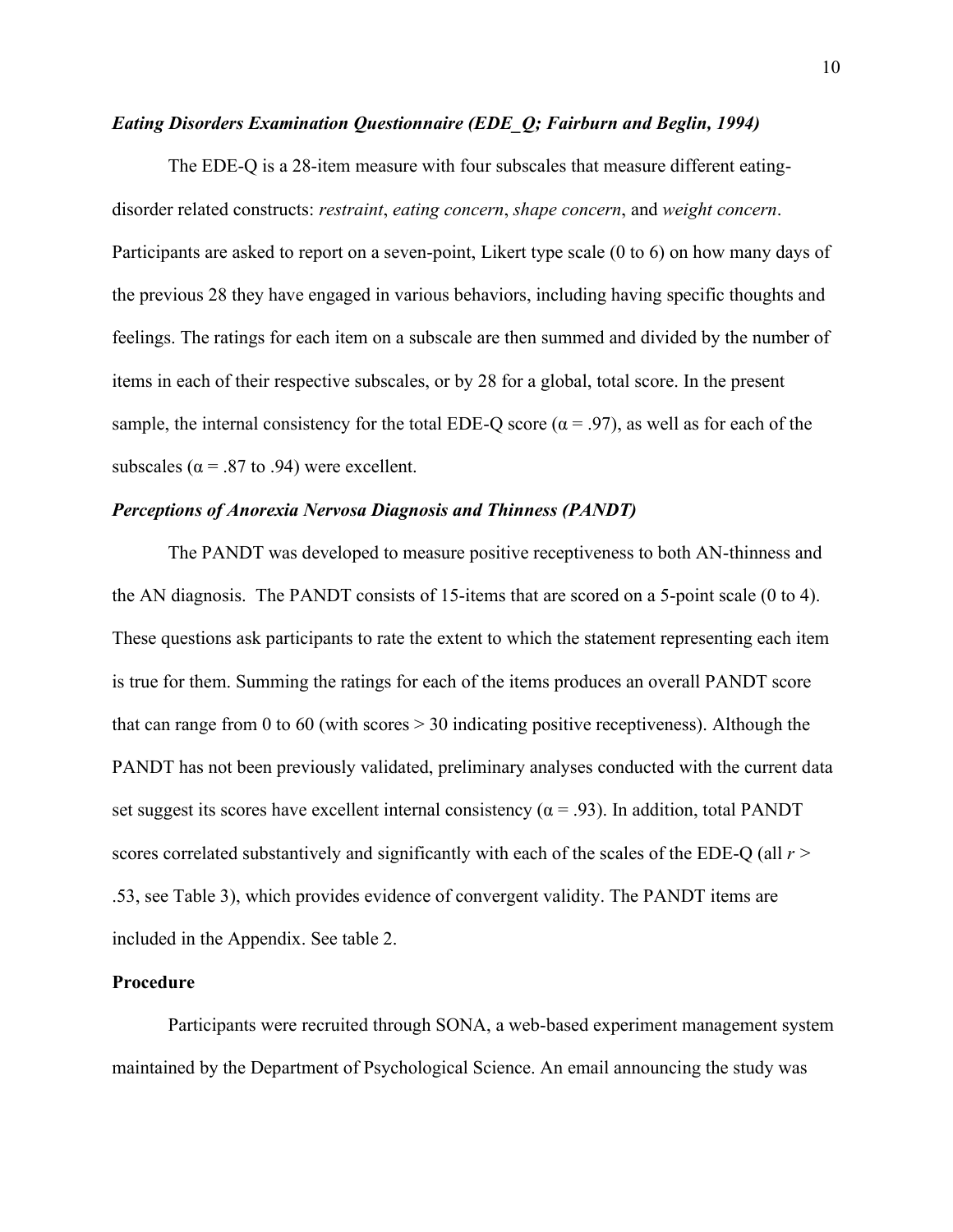also sent out by the psychology department to all undergraduate students of psychological science at UVM. Those interested in participating were directed from the SONA recruitment platform to Qualtrics, an experience management company website that hosted the survey. On the first page of the Qualtrics survey, participants read the full informed consent form. Because participation was anonymous and took place online, informed consent was implied by participation. Participation in the online study took no longer than 40 minutes. Participants received 1 point of SONA credit which could be applied towards extra credit in a psychology class.

#### **Data Analysis**

All analyses were conducted using SPSS-v26. Bivariate correlation analyses estimated associations between EDE-Q subscale scores, EDE-Q total scores, PANDT scores, and BMI. Then, three sets of two univariate analyses of variance (ANOVAs) were conducted to assess whether increased awareness and participation in pro-ana websites was associated with greater ED symptomatology as measured by the EDE-Q, as well as higher positive attitudes and receptivity towards the diagnosis of AN and AN-thinness as measured by the PANDT. The first ANOVA included only the 85 participants who had never visited a pro-ana website and compared ED symptomatology and PANDT scores between the 35 participants who already knew about pro-ana websites with the 50 participants who did not previously know about proana websites. The second ANOVA compared just the 19 participants who had ever visited a proana community with the 35 participants who knew about pro-ana communities but had never visited one. Finally, the third ANOVA compared the 9 participants who had visited a pro-ana web site in the last 12 months with the 10 participants who had also visited pro-ana communities, but not in the last 12 months.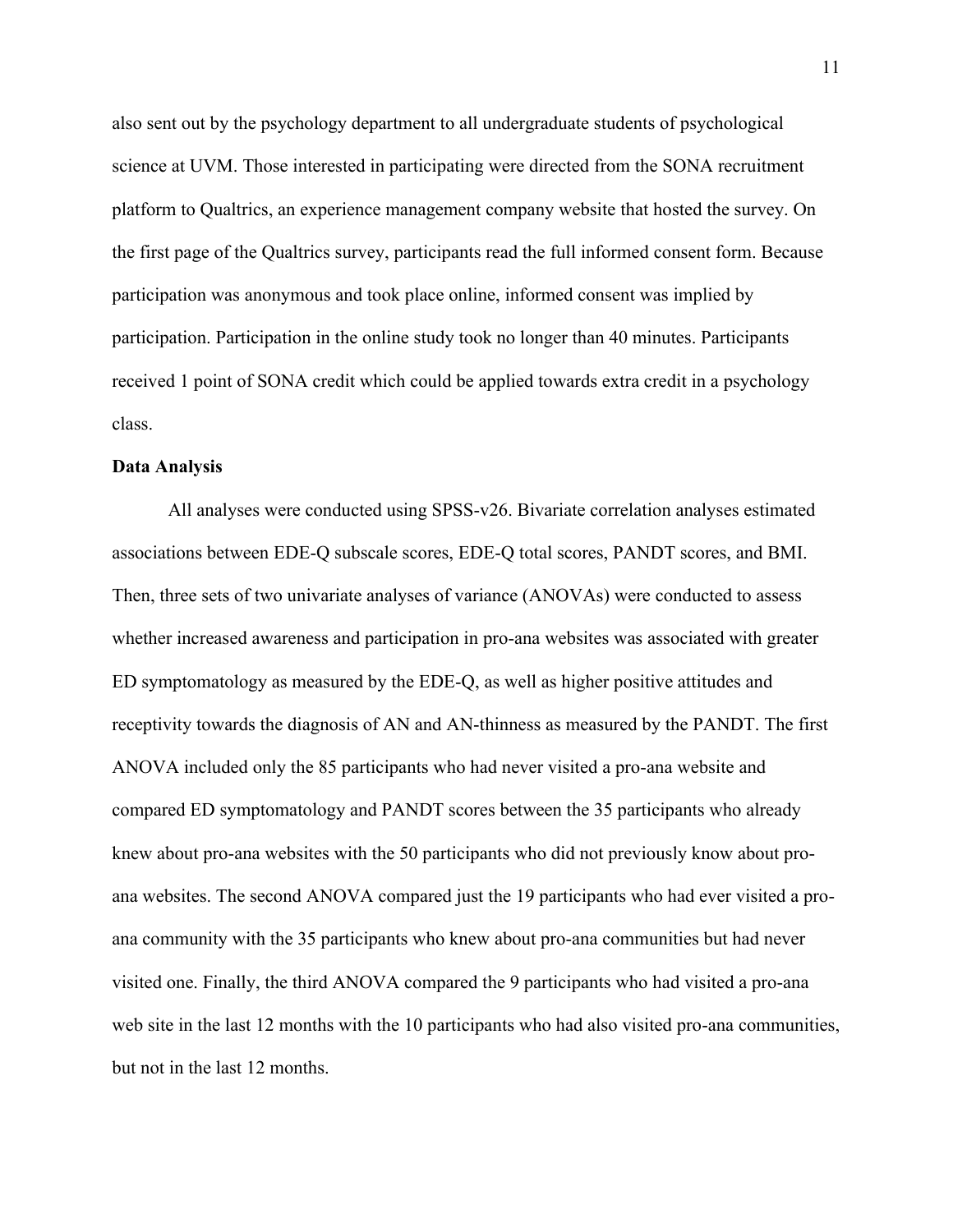#### **Results**

### **Descriptive Statistics**

#### *Pro-Ana Website Engagement*

A total of 54 participants (52%) reported that they knew that pro-ana websites existed before participating in the study. Out of these 54 participants,  $35\%$  (n = 19) reported that they had ever visited a pro-ana community. That is, 18% of the entire sample reported that they had visited a pro-ana website at some point in their life. Nine participants reported having visited a pro-ana website in the last 12 months. These nine participants account for 47% of those who had ever visited a pro-ana website, 17% of those who knew about the websites, and nearly 9% of the entire sample. Additional data were collected on the nine participants who had visited a pro-ana community in the last 12 months. Of these, seven reported that their website visitation in the last 12 months had been less frequent than it used to be, and six participants reported having visited a pro-ana website in the past 30 days. These six participants account for 67% of those who have visited in the last 12 months, 32% of those who have visited a pro-ana website at least once before, 11% of those who have heard of pro-ana websites, and 6% of the sample.

These six participants were also asked which websites they most frequently use to engage with pro-ana communities. Tumblr.com, which was listed by four participants, was the most frequently cited website. Instagram was listed by two participants. MyProAna.com and Reddit.com were each listed once.

#### *Participants' Estimations of Website Visitation Among Peers*

The entire sample was asked the question, "About what percentage of people around your age do you believe know about these websites?" In this study, 52% of the entire sample knew about pro-ana websites before participating in this research. The majority (88%) of the 50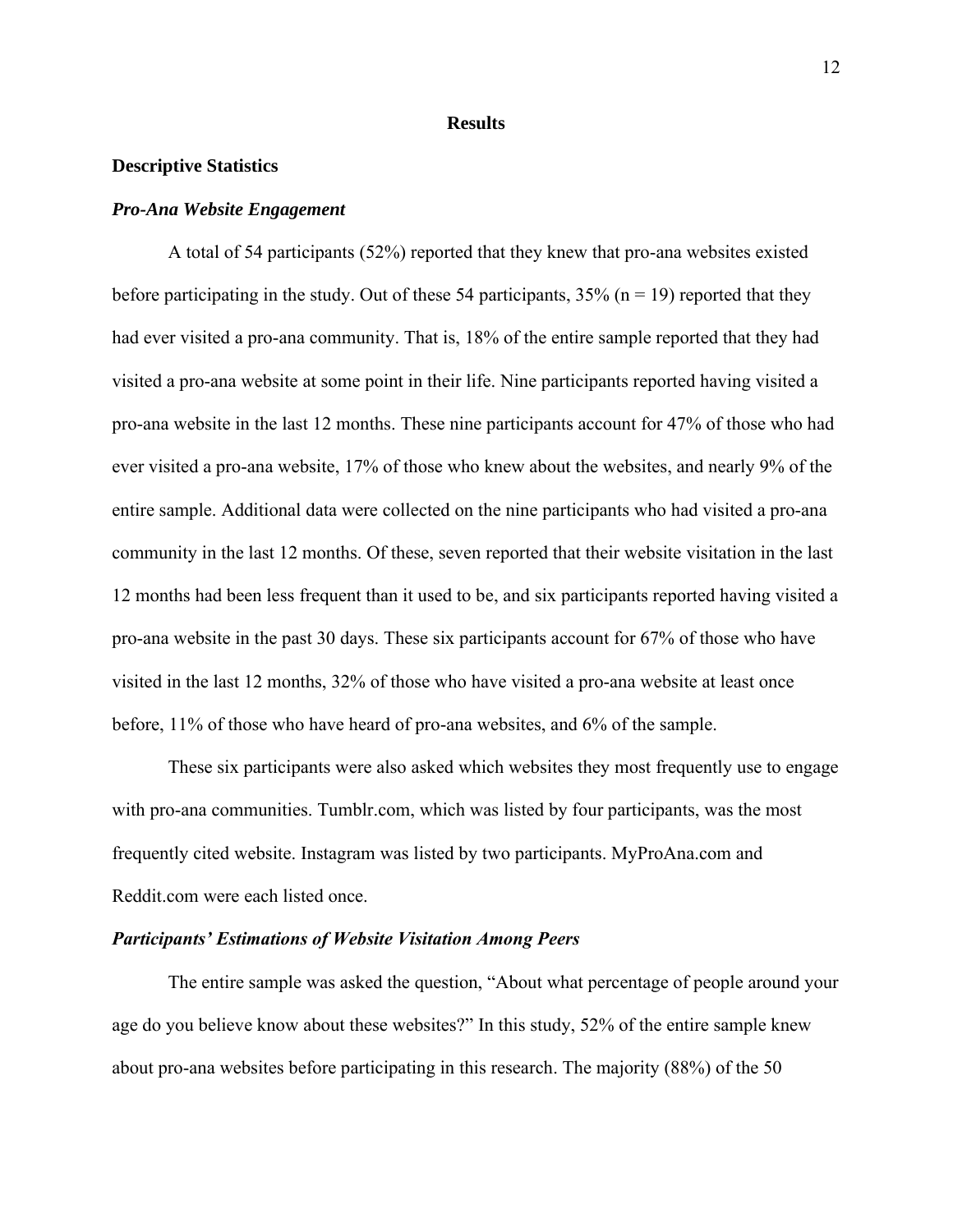participants who had never heard of pro-ana websites underestimated this statistic. Only 12% of these 50 participants ( $n = 6$ ) correctly estimated or overestimated this statistic. Seven (20%) of the 35 participants who knew about pro-ana websites but had never visited one made correct estimations or overestimations. The 19 participants who had themselves visited a pro-ana website made more correct estimates and overestimates compared to the aforementioned groups  $(47\%, n=9)$ . Those who had visited a pro-ana website in the last year  $(n=9)$  made the highest estimates. The majority (56%,  $n = 5$ ) estimated correctly, and one participant (11%) overestimated. Thus, there is likely a positive correlation between pro-ana engagement and the percentage of other people that the participants believe have heard of pro-ana websites. The question, "About what percentage of people around your age do you believe have visited these websites in the last 30 days?" was evaluated in the same way and the trend was the same.

#### *PANDT Scores across Unaware, Aware, and Ever-visitors of Pro-ana Websites*

Scores on the PANDT can range from 0 to 60, with scores above 30 indicating some level of agreement with statements that express positive attitudes toward AN-thinness and the AN diagnosis. Only two (3%) of the participants who were unaware (*M* = 3.62, *SD =* 6.85), and none of the participants who were aware but had not visited pro-ana websites (*M* = 3.14, *SD =*  4.42), scored 30 or higher on the PANDT. However, among ever-visitors to pro-ana websites (*M*  $= 12.62$ , *SD* = 8.89), four participants (20%) scored above 30 on the PANDT.

#### **Correlations**

Table 3 in the Appendix presents correlations for the following variables: BMI, EDE-Q total scores, EDE-Q subscale scores (*restraint*, *eating concern*, *weight concern*, and *shape concern*), PANDT scores. A number of significant correlations were identified. Specifically, EDE-Q total scores and PANDT scores were significantly positively correlated. Interestingly,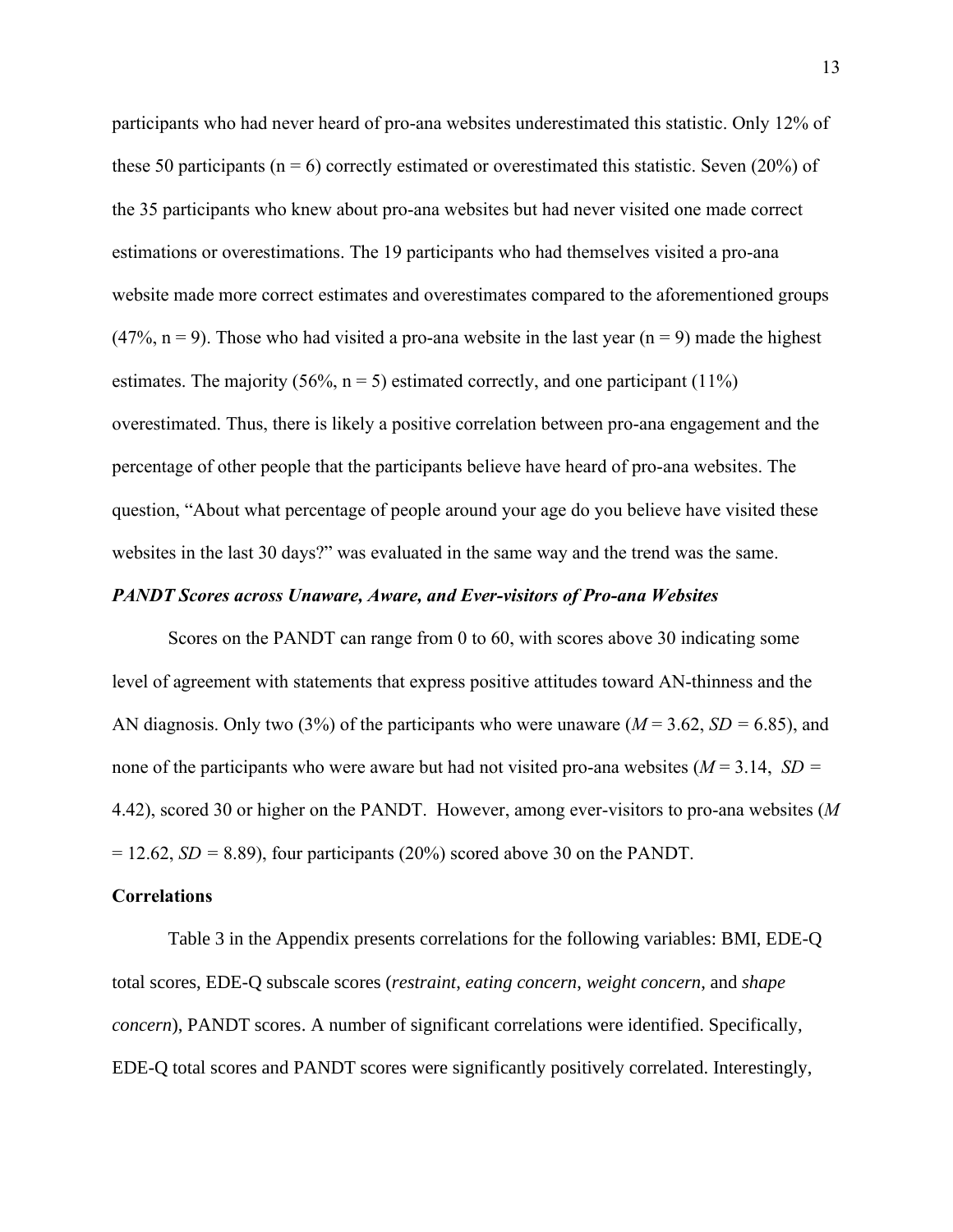high scores on any of the EDE-Q subscales was correlated with high scores on the PANDT. That is, those who reported high levels of *restraint*, *eating concern*, *weight concern*, or *shape concern* were more likely to report a greater level of positive feelings and desires for the AN diagnosis and its associated thinness (and vice versa). Additionally, BMI was significantly positively correlated with high global EDE-Q scores and the *weight concern* and *shape concern* subscales of the EDE-Q. However, BMI was not significantly correlated with restraint concern and eating concern subscales, nor with PANDT scores.

## **ANOVA Analysis of Website Engagement, ED Symptoms, and AN Admiration**

The first set of analyses included only the 85 participants who had never visited a pro-ana website. These analyses did not reveal a significant effect for either ED symptomatology, *F*(1,  $83$ ) = 3.476,  $p = .066$ ,  $p = .040$ , nor for positive attitudes towards AN as measured by the PANDT,  $F \leq 1$ .

Among the 54 participants who already knew about pro-ana websites, the second set of analyses compared the 19 who had ever visited a pro-ana community with the 35 who had not. These analyses revealed that ever visiting a pro-ana website was associated with substantively and significantly greater EDE-Q total scores  $F(1, 52) = 9.108$ ,  $p = .004$ ,  $p = .149$  and PANDT total scores,  $F(1, 50) = 10.717$ ,  $p = .002$ ,  $\eta = 0.177$ . That is, compared to those who have never visited a pro-ana website, those who had visited a pro-ana website in the past reported significantly greater mean EDE-Q scores ( $M = 1.34$ ;  $SD = 1.13$  vs.  $M = 2.53$ ;  $SD = 1.74$ ) and PANDT scores ( $M = 3.32$ ;  $SD = 4.54$  vs.  $M = 12.56$ ;  $SD = 15.34$ ).

Finally, in comparison to those who had visited a pro-ana website before but not in the past 12 months, participants who had visited a pro-ana website in the last 12 months reported substantively and significantly greater EDE-Q scores  $F(1, 17) = 8.392$ ,  $p = .010$ ,  $p = .330$  ( $M =$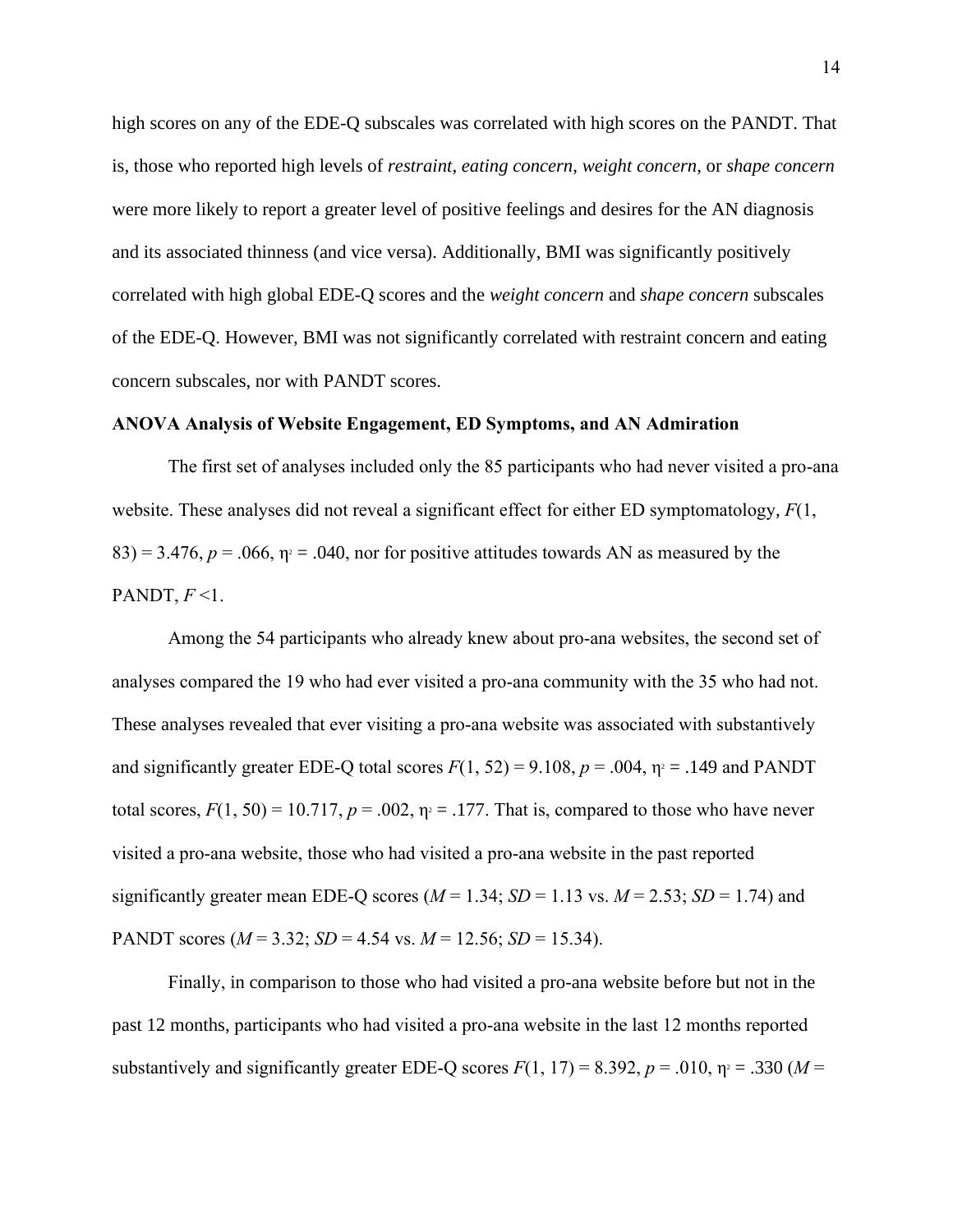1.60; *SD* = 1.38 vs. *M* = 3.55; *SD* = 1.56) and PANDT total scores,  $F(1, 16) = 5.534$ ,  $p = .032$ ,  $p = .032$  $= .257$  ( $M = 5.00$ ;  $SD = 10.58$  vs.  $M = 20.11$ ;  $SD = 16.10$ ). Thus, higher engagement with proana websites was associated with greater ED symptomatology and more positive perceptions of AN and its associated thinness.

#### **Discussion**

The current study aimed to examine the extent to which women in psychological science classes at the University of Vermont engage in pro-ana websites. Descriptive analyses found that more than half of the sample (52%) was aware that pro-ana websites existed, while almost onefifth (18%) had visited a website at some point in their lives. Interestingly, the actual pro-ana visiting prevalence was considerably greater than the guessed prevalence rate by those who were unaware pro-ana websites existed, as well as by those who were aware of pro-ana websites but had never visited. However, those who indicated ever visiting a pro-ana website were less likely to underestimate or overestimate the actual prevalence or pro-ana website visitation. This latter result was not entirely inconsistent with the false consensus effect for "deviant behaviors." The false consensus effect involves the idea that people perceive their behaviors as more common than the behaviors actually are (Dawes, 1989; Ross et al.,1977). While this effect has been demonstrated in behaviors such as illicit drug use (Wolfson, 2000), physical aggression (Russell & Arms, 1995) and smoking (Botvin et al., 1992), previous research has not evaluated this effect with regard to pro-ana website use.

In this study, those who were more engaged in pro-ana websites were more likely to make higher estimates about pro-ana website use than their peers, though no single group of high-engagement users provided an average overestimation. It is possible that this sample was more likely to include participants who were aware of pro-ana websites because of their interest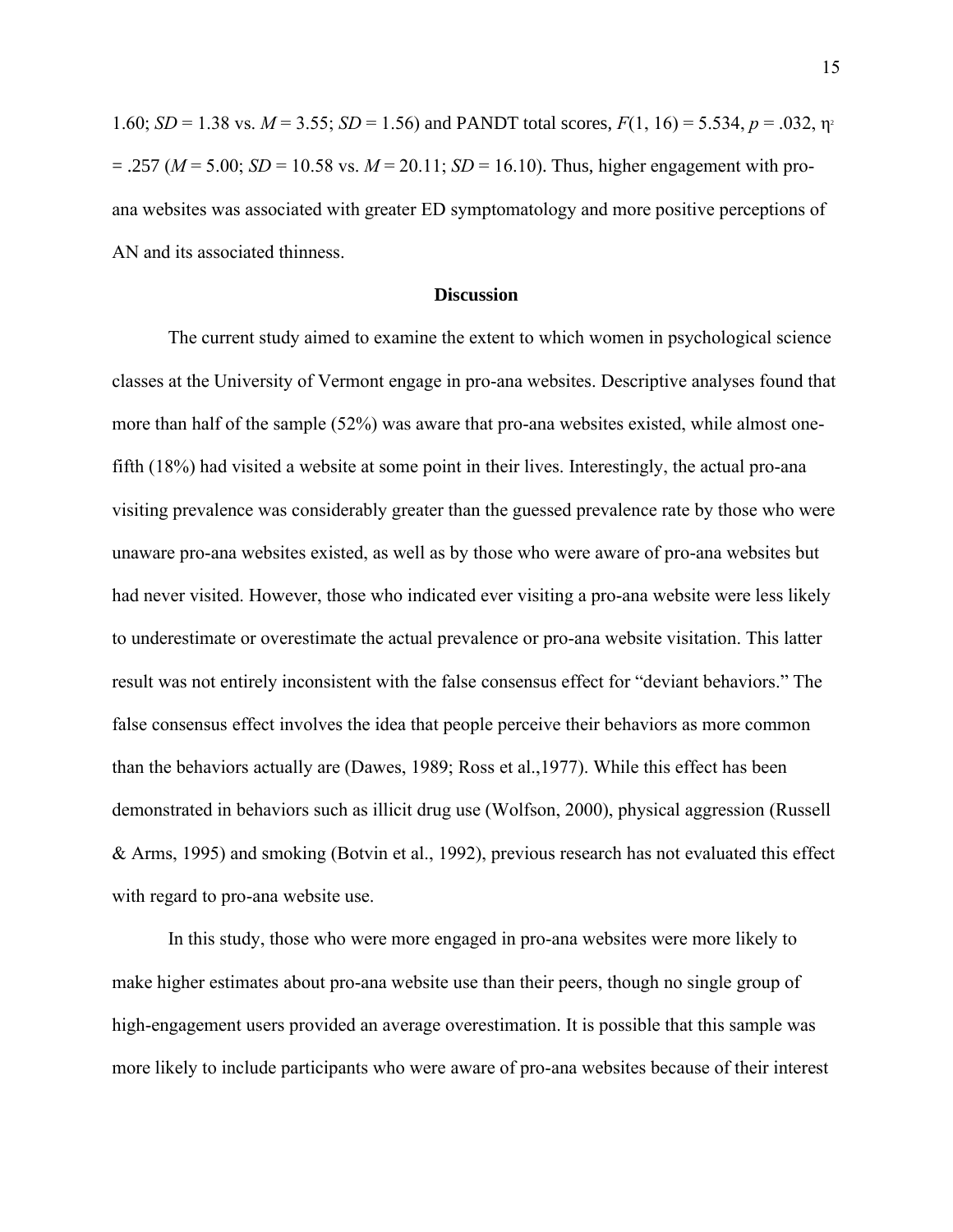in psychology. For this reason, the study's statistic on the prevalence of pro-ana website visitation may not reflect the actual population statistic. Further research should include a sample with participants from a wider variety of majors to determine whether a false consensus effect occurs for pro-ana website use.

Those who had visited a pro-ana community website in the last 30 days were asked to list which websites they visited to reach pro-ana content. Of all of the websites that were named, only one participant listed a website that was entirely dedicated to pro-ana content (MyProAna.com). The rest of the communities were located on the social media platforms Tumblr, Instagram, and Reddit. Instagram and Tumblr both have community guidelines against self-harm that specifically admonish the promotion of pro-ED content. However, based on the information obtained in this study, both of these social media platforms are still being used to host pro-ana communities. Because of technological limitations and the circumvention of content moderation, it may be impossible to enforce such regulations across such massive online platforms (Gerrard, 2018; Cobb, 2017). This may mean that it is also impossible to abolish proana online communities altogether. Further research should investigate the size and content of pro-ana communities that are hosted by social media platforms to further understand this phenomenon and work towards a solution.

The current study also investigated the relationship between ED symptomatology, positive attitudes toward AN and/or AN-thinness, and BMI using bivariate correlation analysis. The EDE-Q served as a measure of *restraint*, *eating concern*, *weight concern*, *shape concern*, and provided a global EDE-Q score. The PANDT was used to evaluate positive attitudes and desires that were specific to the AN diagnosis and AN-thinness.

16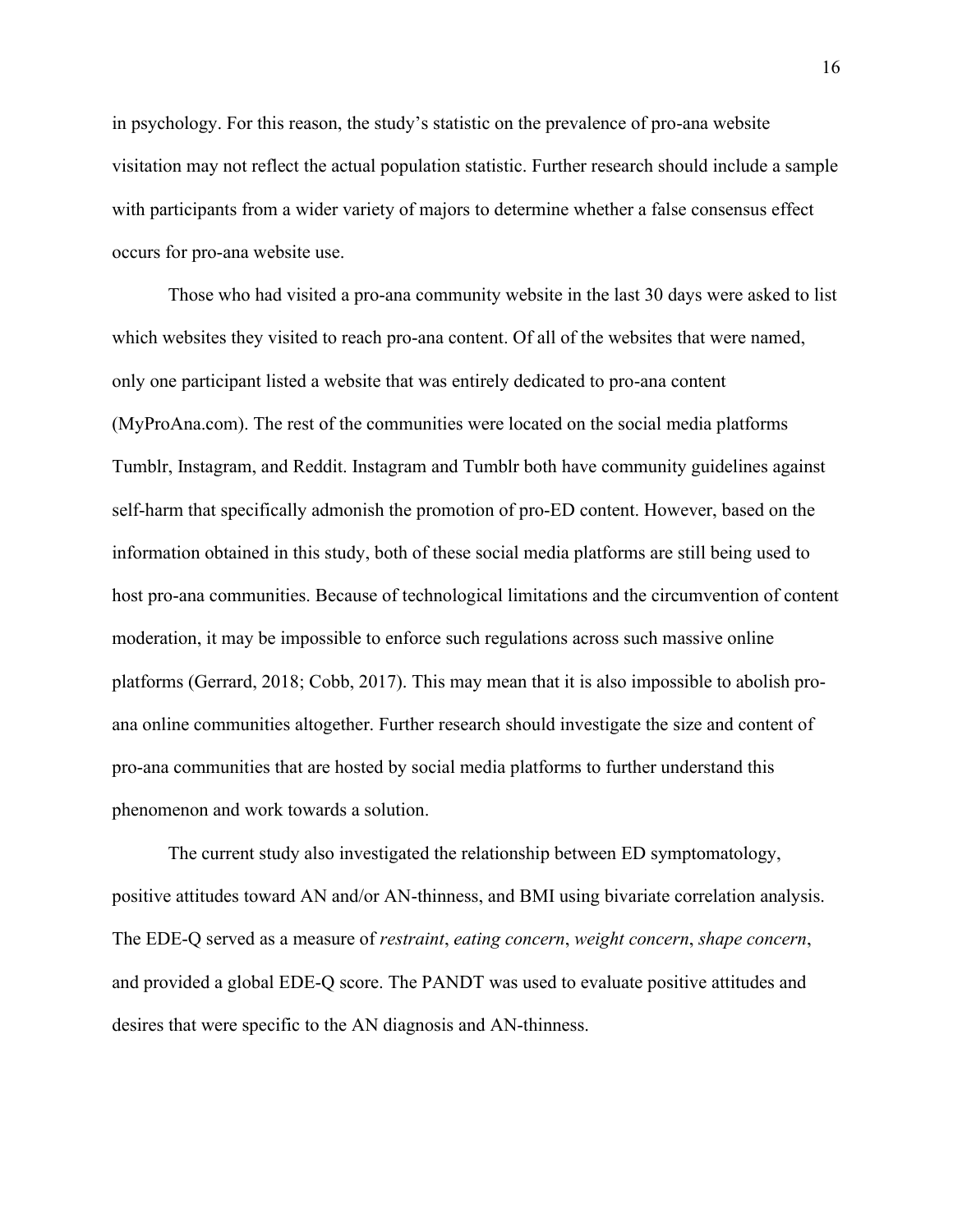The results of this analysis found that while BMI was significantly positively correlated with *weight concern*, *shape concern*, and *EDE-Q global scores*, it was not correlated with any of the other variables. These results are supported by other findings that BMI is more strongly positively associated with *weight concern* and *shape concern* than with *restraint* and *eating concern* (Rø et al., 2012). These results also support the current study's first hypothesis that there is a significant positive relationship between ED symptomatology and positive attitudes toward AN and/or AN-thinness. Because this was a correlational analysis, it is not possible to know the direction of this relationship. However, both directions are equally concerning. If admiration of AN is caused by high ED symptomatology, then the goal of becoming anorexic is something that ED specialists should discuss with at-risk patients. If positive perceptions of AN lead to greater ED symptomatology, then work must be done towards changing this view of AN to prevent the development of disordered eating behaviors.

It is also possible that ED symptomatology and positive perceptions and desires for AN/AN-thinness are correlated because they are both increased by some other outside factor, such as exposure to pro-ana websites. To investigate this hypothesis, the study evaluated whether increased awareness and participation in pro-ana websites was associated with greater ED symptomatology and higher positive attitudes towards AN and AN- thinness. The results of this study provided evidence in support of this hypothesis. These results are consistent with previous studies which indicate that college students who participate in pro-ana online communities report higher eating and body image disturbances than those who do not (Harper et al., 2008).

#### **Limitations**

There were several limitations to this study. Firstly, a large majority of participants in this study identified as Caucasian. While this is representative of the University of Vermont's ethnic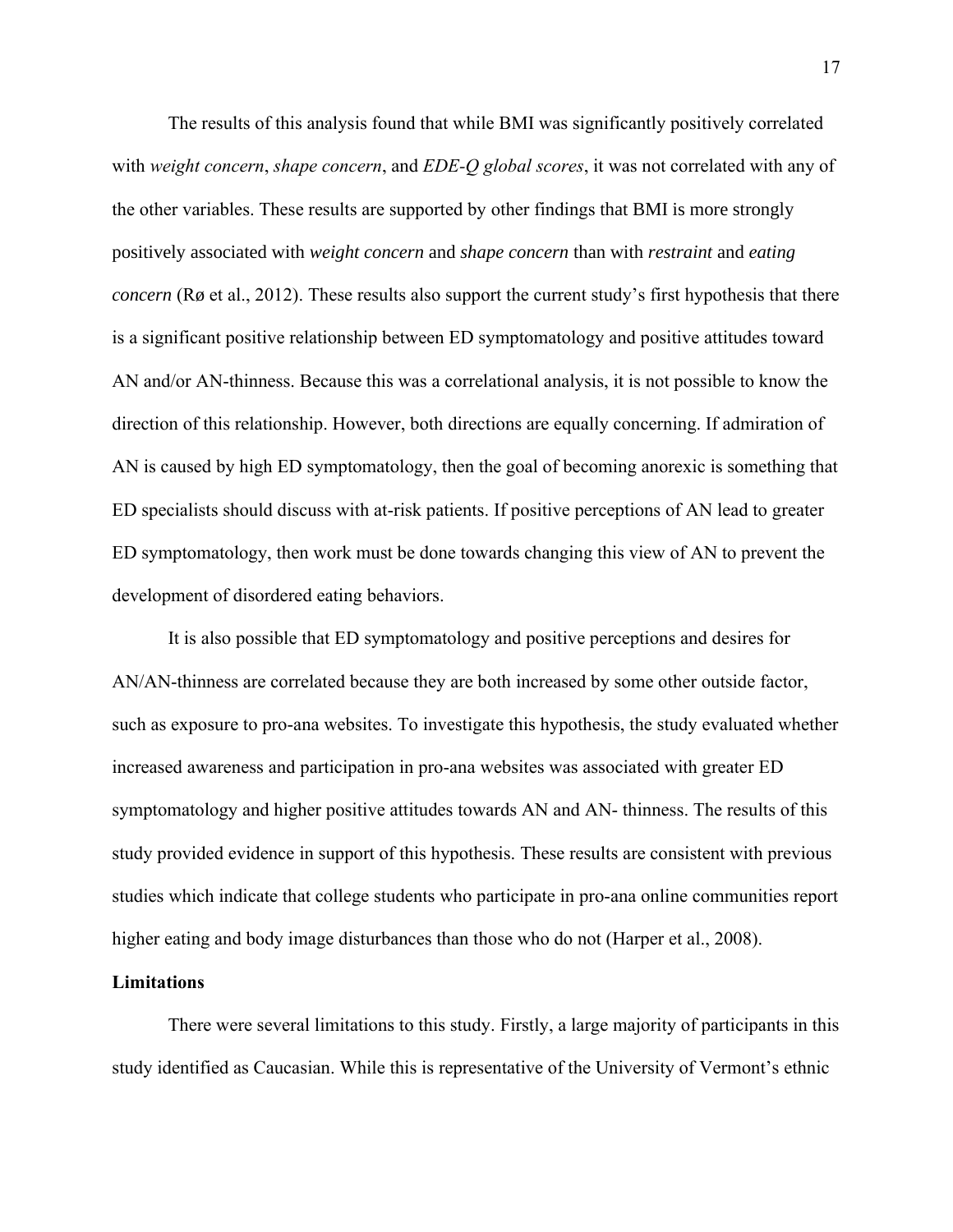diversity, there was limited representation of other racial identities. Furthermore, this study only evaluated data from women. There is a dearth of ED research on samples of men. It would be beneficial to study whether gender effects the variables that were investigated. Including more variation among these demographics could also improve the external validity of these findings. Additionally, the sample was small and consisted mostly of individuals who did not have experience with pro-ana websites. Having a larger data set that includes members of pro-ana websites such as MyProAna.com would allow for a more comprehensive analysis of the effect of website engagement on the other examined variables. Finally, the PANDT is a new measure without published psychometric properties. Nonetheless, its reliability was excellent and correlated strongly with EDE-Q scores and each of the EDE-Q subscales, which suggest convergent validity.

## **Recommendations**

This study provides evidence that BMI is not related to *restraint* and *eating concern* even though BMI is used to indicate the severity of AN (APA, 2013). Additional research suggests that BMI is also not associated with AN prognosis, physical complications, or mortality, and thus may not be an ideal marker for the disorder's severity. (Arcelus et al., 2011; Mustelin et al., 2016, Whitelaw et al., 2018). As previously mentioned, competitive pride, alluring pride, and anorexia pride can occur when individuals with EDs compare their symptoms with those of others and find that their own are more severe (Faija et al., 2017, Goss & Allan, 2009). Thus, it is possible that some individuals find the AN diagnosis desirable because of its association with the low BMI symptom (and, thus, its potential to increase these forms of pride). Future research should investigate whether removing this criterion would decrease desirability and positive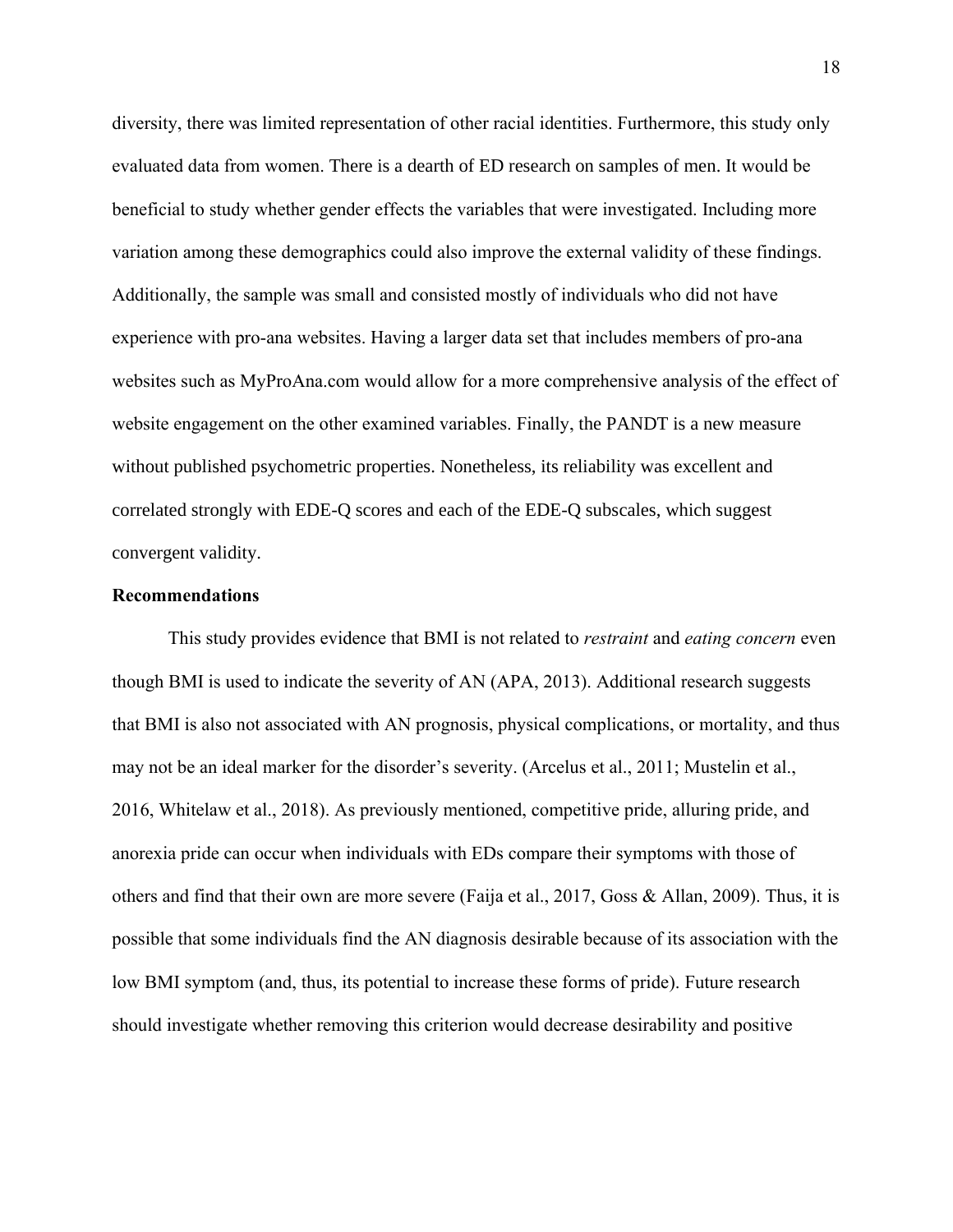perceptions of the disorder. These results should then be weighed against the usefulness of using BMI to indicate AN severity.

The current study is the first to find a positive relationship between engagement in proana communities and positive thoughts and feelings regarding AN and AN-thinness. However, mediating effects were not explored. It would be useful for future research to evaluate the mediating effects of the internalization of pro-ana messages, engagement in pro-ana websites, ED symptomatology, and positive perceptions and desires for the AN diagnosis/AN-thinness on the relationship between any of the investigated variables.

The next steps in this line of research will be to develop an experimental paradigm using random assignment that would test the extent to which mere exposure to a "thinspiration" manipulation affects positive attitudes and the desire to be thin among individuals who know of but have never visited one of these sites. Given the ethical conflict such a design would raise, the experimental manipulation would need to be followed by a prevention intervention aimed to reduce the potential negative impact of exposure.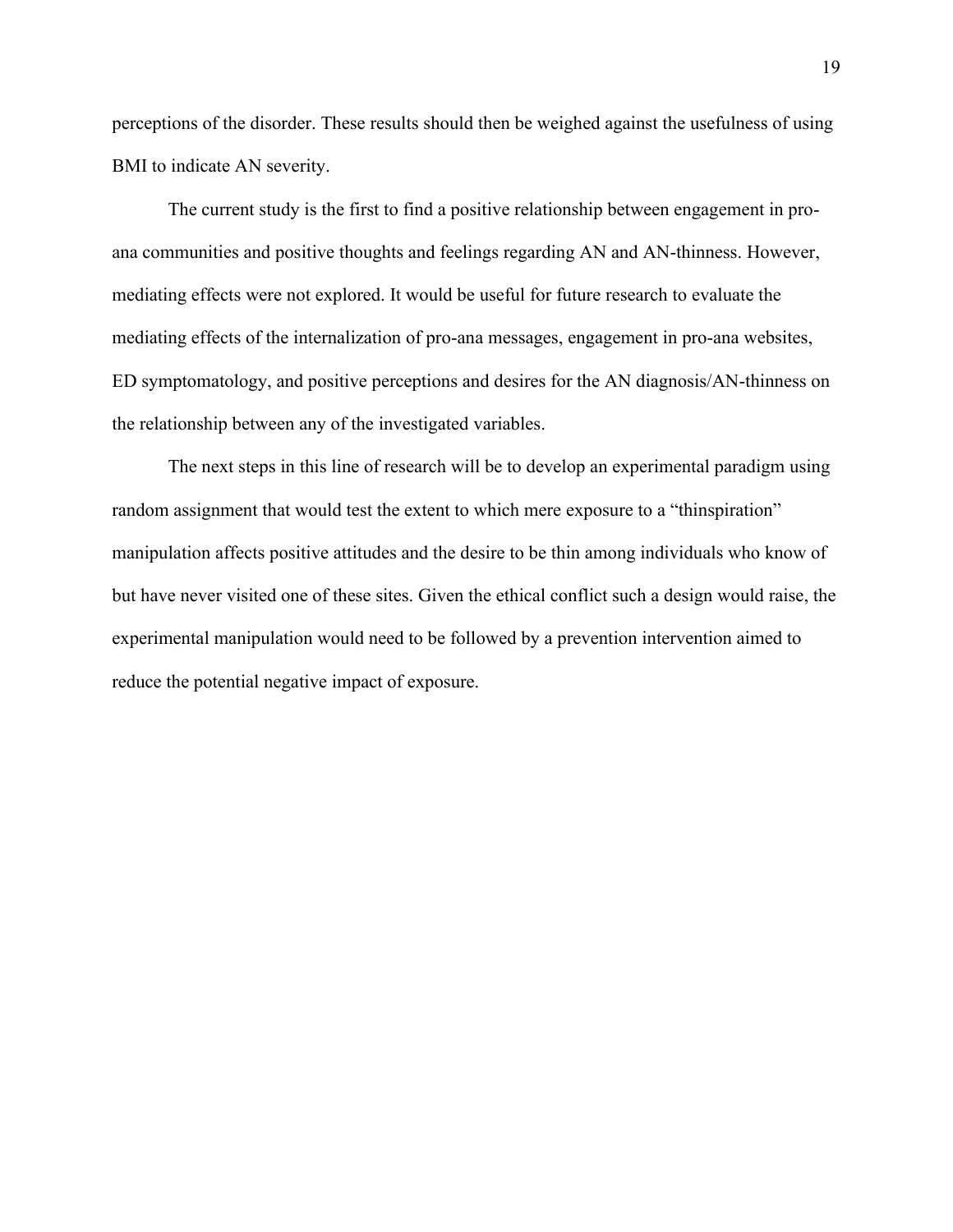#### **References**

- American Psychiatric Association. (2013). *Diagnostic and statistical manual of mental disorders* (5th ed.). Washington, DC: Author
- Arcelus, Mitchell, Wales, & Nielsen (2011). Mortality rates in patients with anorexia nervosa and other eating disorders. A meta-analysis of 36 studies. *Archives of General Psychiatry*, *68*(7), 724–731. https://doi.org/10.1001/archgenpsychiatry.2011.74
- Attie & Brooks-Gunn (1989). Development of eating problems in adolescent girls: A longitudinal study. *Developmental Psychology*, *25*(1), 70–79. <https://doi.org/10.1037/0012-1649.25.1.70>
- Bardone-Cone & Cass (2006). Investigating the impact of pro-anorexia websites: A pilot Study. *European Eating Disorders Review*, *14*, 256–262. https://doi.org/10.1002/erv.714
- Borzekowski, Schenk, Wilson, & Peebles (2010). e-Ana and e-Mia: A content analysis of proeating disorder Web sites. *American Journal of Public Health*, *100*(8), 1526–1534. https://doi.org/10.2105/AJPH.2009.172700
- Botvin, Botvin, Baker, Dusenbury, & Goldberg (1992). The false consensus effect: Predicting adolescents' tobacco use from normative expectations. *Psychological Reports*, *70*(1), 171–178. https://doi.org/http://dx.doi.org.ezproxy.uvm.edu/10.2466/PR0.70.1.171-178
- Bruch (1973). Eating disorders: obesity, anorexia nervosa and the person within. New York, NY: Basic Books.
- Cepeda-Benito & Moreno-Domínguez (2019). Editorial: Beyond Eating and Body Image Disturbances: Cultural, Transcultural and Accultural Perspectives. *Frontiers in Psychology*, *10*. https://doi.org/10.3389/fpsyg.2019.02601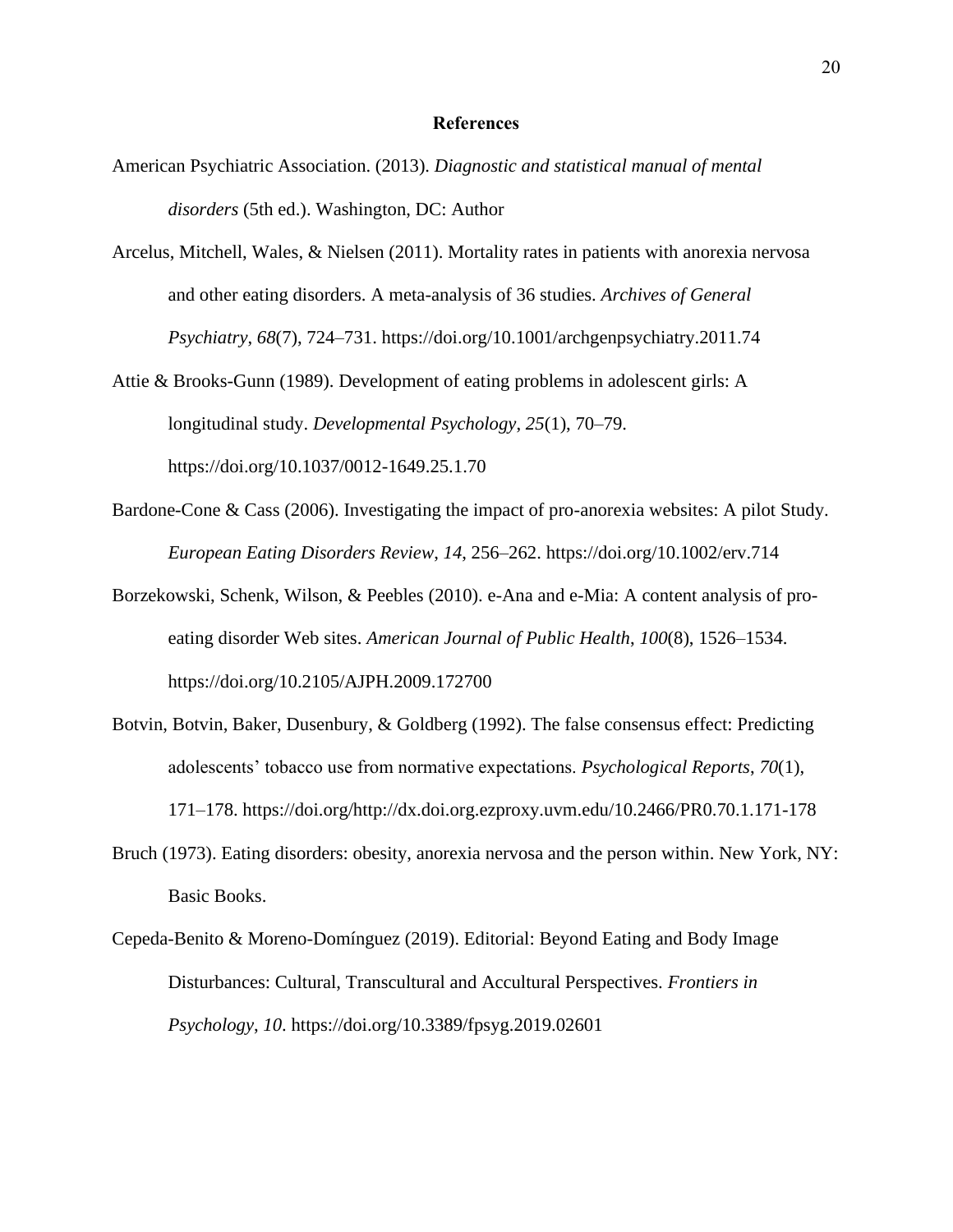Cobb (2017). "This is *not* pro-ana": Denial and disguise in pro-anorexia online spaces. *Fat Studies: An Interdisciplinary Journal of Body Weight and Society, 6*(2), 189-205. doi:http://dx.doi.org.ezproxy.uvm.edu/10.1080/21604851.2017.1244801

Collins (1991). Body figure perceptions and preferences among preadolescent children. *International Journal of Eating Disorders*, *10*(2), 199–208. https://doi.org/10.1002/1098- 108X(199103)10:2<199::AID-EAT2260100209>3.0.CO;2-D

Dawes (1989). Statistical criteria for establishing a truly false consensus effect. *Journal of Experimental Social Psychology*, *25*(1), 1–17.

https://doi.org/http://dx.doi.org.ezproxy.uvm.edu/10.1016/0022-1031(89)90036-X

- Dittmar, Halliwell & Ive (2006). Does Barbie make girls want to be thin? The effect of experimental exposure to images of dolls on the body image of 5- to 8-year-old girls. *Developmental Psychology*, *42*(2), 283–292. https://doi.org/10.1037/0012-1649.42.2.283
- Dohnt & Tiggemann (2006). The contribution of peer and media influences to the development of body satisfaction and self-esteem in young girls: a prospective study. *Developmental Psychology*, *42*(5), 929–936. https://doi.org/10.1037/0012-1649.42.5.929
- Faija, Tierney, Gooding, Peters, & Fox (2017). The role of pride in women with anorexia nervosa: A grounded theory study. *Psychology and Psychotherapy: Theory, Research and Practice*, *90*(4), 567-585. <http://dx.doi.org/10.1111/papt.12125>

Fairburn & Beglin (1994). Assessment of eating disorders: Interview or self-report questionnaire? *International Journal of Eating Disorders*, *16*(4), 363–370. https://doi.org/10.1002/1098-108X(199412)16:4<363::AID-EAT2260160405>3.0.CO;2- #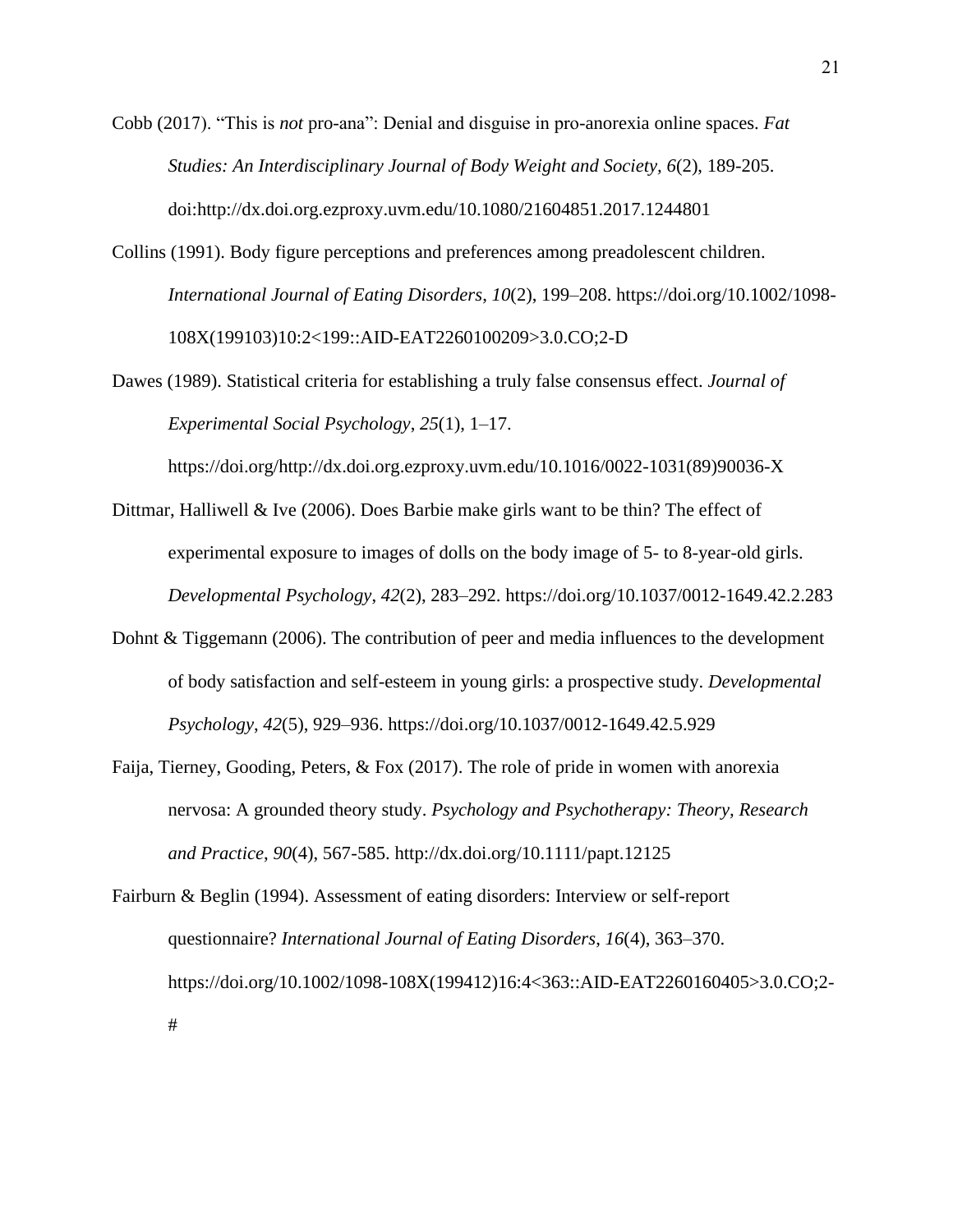- Fosson, Knibbs, Bryant-Waugh & Lask (1987). Early onset anorexia nervosa. *Archives of Disease in Childhood*, *62*(2), 114–118. https://doi.org/10.1136/adc.62.2.114
- Fox, Ward, & O'Rourke (2005). Pro-anorexia, weight-loss drugs and the Internet: An "antirecovery" explanatory model of anorexia. *Sociology of Health & Illness*, *27*(7), 944– 971. <http://dx.doi.org/10.1111/j.1467-9566.2005.00465.x>

Garner & Garfinkel (1979). The Eating Attitudes Test: an index of the symptoms of anorexia nervosa. *Psychological Medicine*, *9*(2), 273–279.

<https://doi.org/10.1017/s0033291700030762>

- Garner, Olmstead, & Polivy (1983). Development and validation of a multidimensional eating disorder inventory for anorexia nervosa and bulimia. *International Journal of Eating Disorders*, *2*(2), 15–34. https://doi.org/10.1002/1098-108X(198321)2:2<15::AID-EAT2260020203>3.0.CO;2-6
- Gerrard (2018). Beyond the hashtag: Circumventing content moderation on social media. *New Media & Society, 20*(12), 4492-4511.

doi:http://dx.doi.org.ezproxy.uvm.edu/10.1177/1461444818776611

- Goss & Allan (2009). Shame, Pride and Eating Disorders. Clinical Psychology and Psychotherapy, 16(4), 303-316. doi: 10.1002/cpp.627
- Goss & Gilbert (2002). Eating Disorders, shame and pride: A cognitive-behavioural functional analysis. In P. Gilbert & J. Miles (Eds.), Body Shame: Conceptualisation, Research, and Treatment (pp. 219-255). New York, NY: Brunner-Routledge.
- Harper, Sperry, & Thompson (2008). Viewership of pro-eating disorder websites: Association with body image and eating disturbances. *The International Journal of Eating Disorders*, *41*, 92–95. https://doi.org/10.1002/eat.20408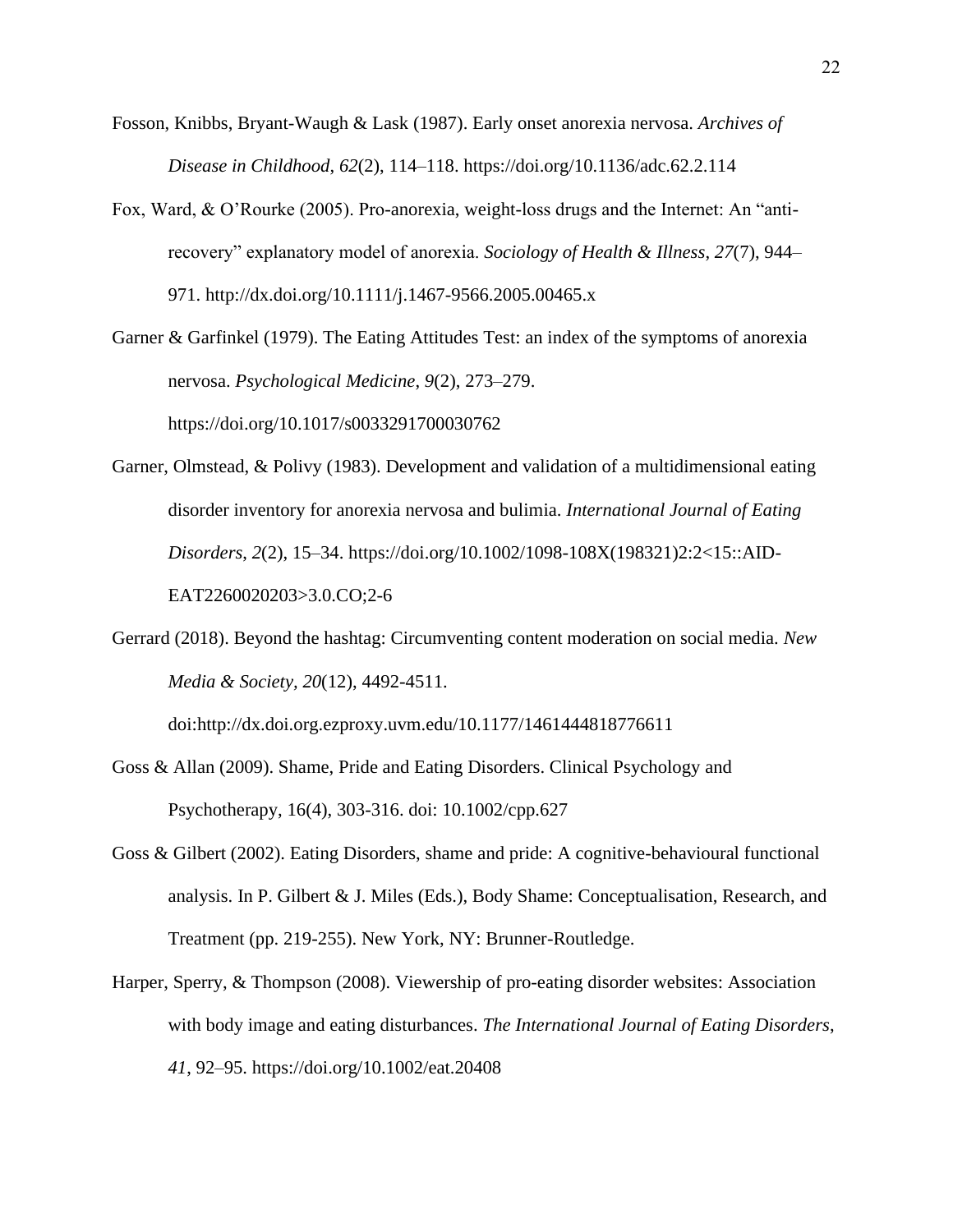- Harshbarger, Ahlers-Schmidt, Mayans, Mayans, & Hawkins (2009). Pro-anorexia websites: what a clinician should know. *The International Journal of Eating Disorders*, *42*(4), 367–370. https://doi.org/10.1002/eat.20608
- Herpertz-Dahlmann & Dahmen (2019). Children in Need—Diagnostics, Epidemiology, Treatment and Outcome of Early Onset Anorexia Nervosa. *Nutrients*, *11*(8), 1932. <https://doi.org/10.3390/nu11081932>
- Hudson, Hiripi, Pope, & Kessler (2007). The prevalence and correlates of eating disorders in the National Comorbidity Survey Replication. *Biological Psychiatry*, *61*(3), 348–358. https://doi.org/10.1016/j.biopsych.2006.03.040
- Juarez, Soto, & Pritchard (2012). Drive for Muscularity and Drive for Thinness: The Impact of Pro-Anorexia Websites. *Eating Disorders*, *20*(2), 99–112. <https://doi.org/10.1080/10640266.2012.653944>
- Knauss, Paxton, & Alsaker (2007). Relationships amongst body dissatisfaction, internalisation of the media body ideal and perceived pressure from media in adolescent girls and boys. *Body Image*, *4*(4), 353–360.<https://doi.org/10.1016/j.bodyim.2007.06.007>
- Merikangas, He, Burstein, Swanson, Avenevoli, Cui, & Swendsen (2010). Lifetime prevalence of mental disorders in U.S. adolescents: results from the National Comorbidity Survey Replication--Adolescent Supplement (NCS-A). *Journal of the American Academy of Child and Adolescent Psychiatry*, *49*(10), 980–989. https://doi.org/10.1016/j.jaac.2010.05.017
- Mond, Hay, Rodgers, Owen, & Beumont (2004). Validity of the Eating Disorder Examination Questionnaire (EDE-Q) in screening for eating disorders in community samples.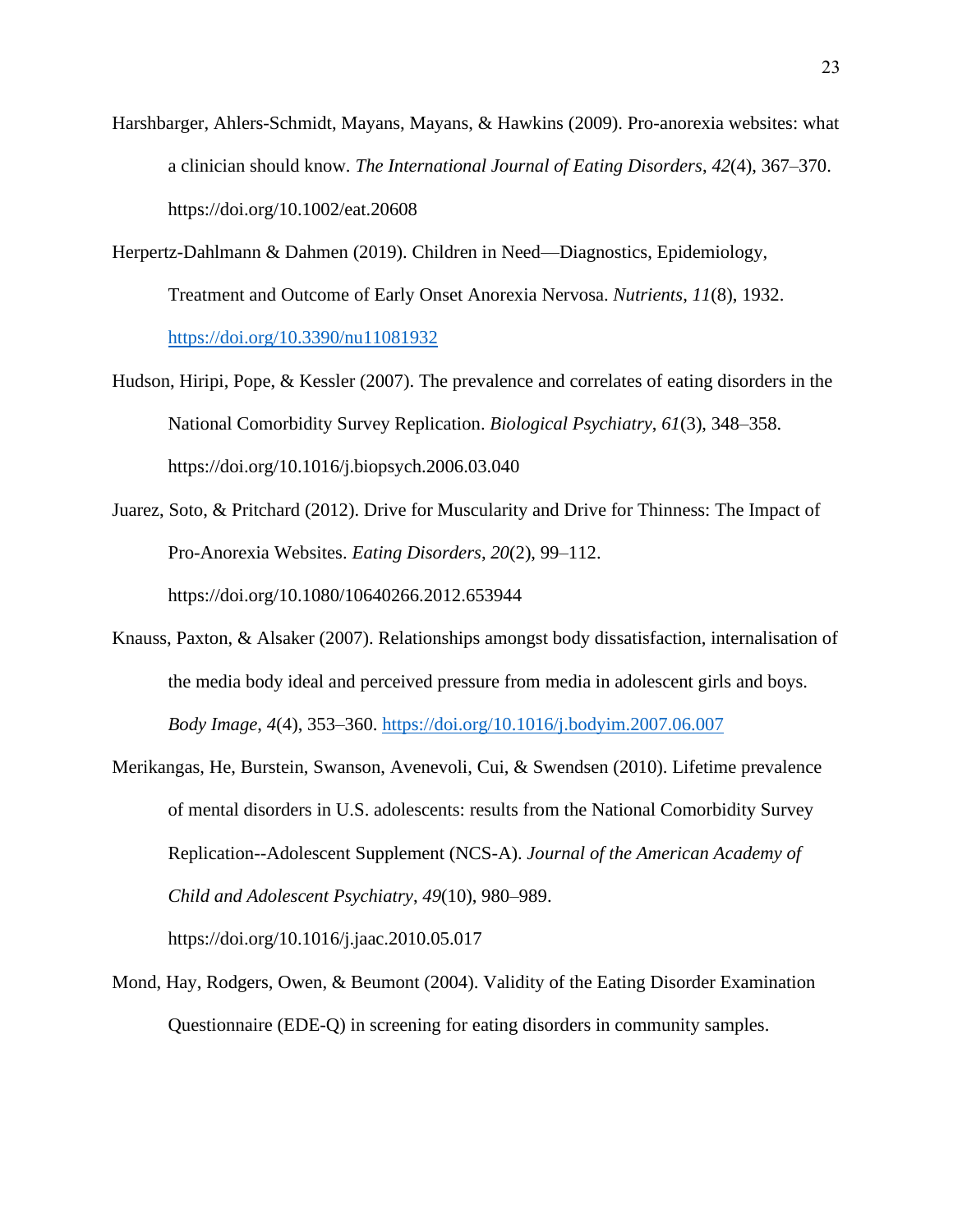*Behaviour Research and Therapy*, *42*(5), 551–567. [https://doi.org/10.1016/S0005-](https://doi.org/10.1016/S0005-7967(03)00161-X) [7967\(03\)00161-X](https://doi.org/10.1016/S0005-7967(03)00161-X)

Mustelin, Silén, Raevuori, Hoek, Kaprio, & Keski-Rahkonen (2016). The DSM-5 diagnostic criteria for anorexia nervosa may change its population prevalence and prognostic value. *Journal of Psychiatric Research*, *77*, 85–91.

https://doi.org/10.1016/j.jpsychires.2016.03.003

- Norris, Boydell, Pinhas, & Katzman (2006). Ana and the Internet: A Review of Pro-Anorexia Websites. *International Journal of Eating Disorders*, *39*(6), 443– 447. <http://dx.doi.org/10.1002/eat.20305>
- Patton & Szmukler (1995). Epidemiology of eating disorders. A Jablensky (Ed.), Epidemiological psychiatry, Balliere Tindall, London (1995), pp. 307-328
- Rø, Reas, & Rosenvinge (2012). The impact of age and BMI on Eating Disorder Examination Questionnaire (EDE-Q) scores in a community sample. *Eating Behaviors*, *13*(2), 158– 161.<https://doi.org/10.1016/j.eatbeh.2011.12.001>
- Rodgers, Skowron, & Chabrol (2011). Disordered eating and group membership among members of a pro-anorexic online community. *European Eating Disorders Review: The Journal of the Eating Disorders Association*, *20*(1), 9–12. https://doi.org/10.1002/erv.1096
- Rodin, Silberstein, & Striegel-Moore (1984). Women and weight: A normative discontent. *Nebraska Symposium on Motivation*, *32*, 267–307.
- Ross, Greene, & House (1977). The "false consensus effect": An egocentric bias in social perception and attribution processes. *Journal of Experimental Social Psychology*, *13*(3), 279–301. https://doi.org/10.1016/0022-1031(77)90049-X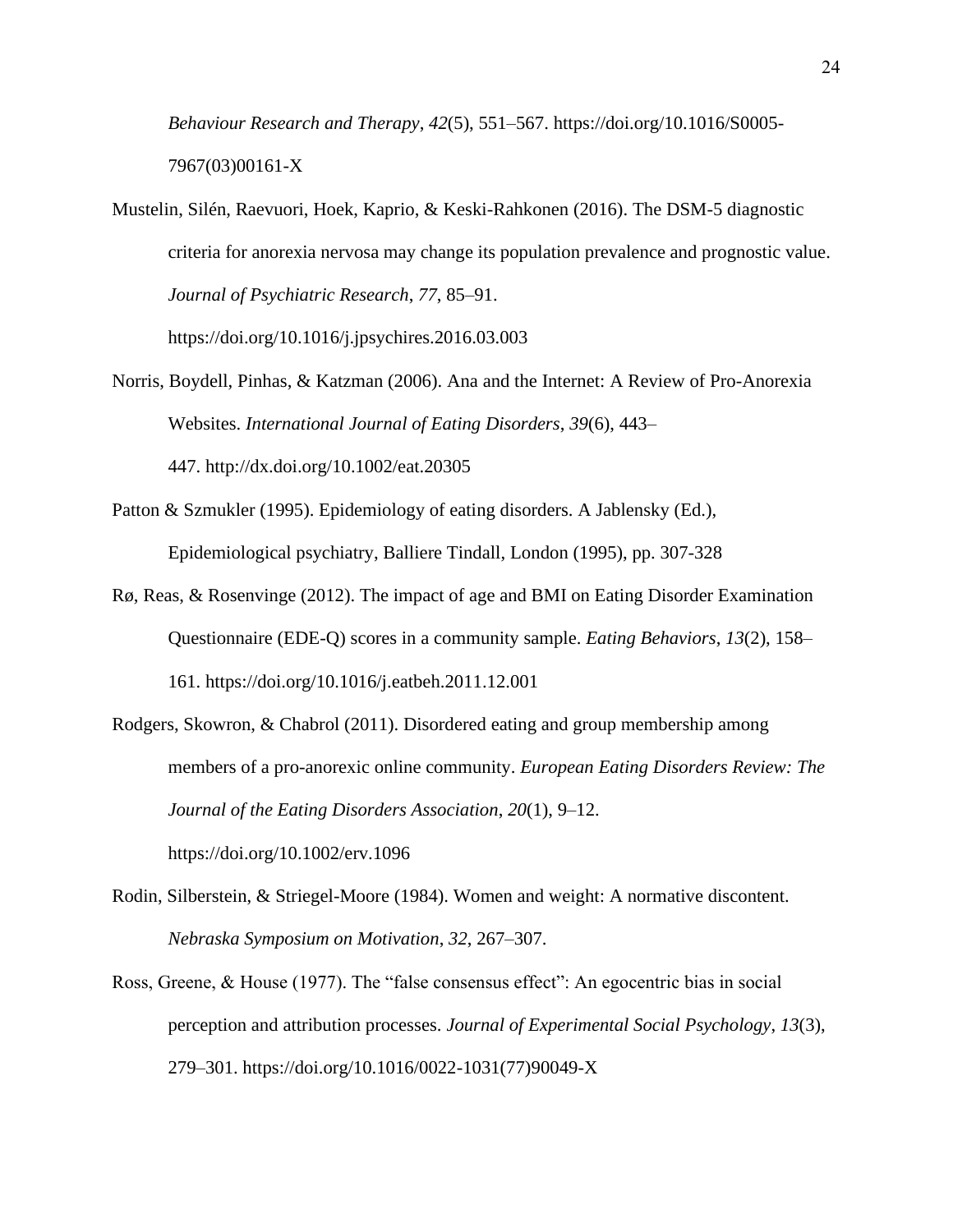Russell (2013). Anorexia nervosa of early onset and its impact on puberty.

<https://doi.org/10.4324/9780203770276-11>

Russell & Arms (1995). False consensus effect, physical aggression, anger, and a willingness to escalate a disturbance. *Aggressive Behavior*, *21*(5), 381–386.

[https://doi.org/http://dx.doi.org.ezproxy.uvm.edu/10.1002/1098-2337\(1995\)21:5](https://doi.org/http:/dx.doi.org.ezproxy.uvm.edu/10.1002/1098-2337(1995)21:5)

- Stice (1994). Review of the evidence for a sociocultural model of bulimia nervosa and an exploration of the mechanisms of action. *Clinical Psychology Review*, *14*(7), 633–661. https://doi.org/10.1016/0272-7358(94)90002-7
- Stice, Mazotti, Krebs, & Martin (1998). Predictorssm of adolescent dieting behaviors: A longitudinal study. *Psychology of Addictive Behaviors*, *12*(3), 195–205. <https://doi.org/10.1037/0893-164X.12.3.195>
- Strife & Rickard (2011). The conceptualization of anorexia: The pro-ana perspective. *Affilia: Journal of Women & Social Work*, *26*(2), 213–

217. <http://dx.doi.org/10.1177/0886109911405592>

- Walsh (2013). The Enigmatic Persistence of Anorexia Nervosa. *American Journal of Psychiatry*, *170*(5), 477–484.<https://doi.org/10.1176/appi.ajp.2012.12081074>
- Whitelaw, Lee, Gilbertson, & Sawyer (2018). Predictors of Complications in Anorexia Nervosa and Atypical Anorexia Nervosa: Degree of Underweight or Extent and Recency of Weight Loss? *Journal of Adolescent Health*, *63*(6), 717–723. https://doi.org/10.1016/j.jadohealth.2018.08.019
- Wolfson (2000). Students' estimates of the prevalence of drug use: Evidence for a false consensus effect. *Psychology of Addictive Behaviors*, *14*(3), 295–298. https://doi.org/http://dx.doi.org.ezproxy.uvm.edu/10.1037/0893-164X.14.3.29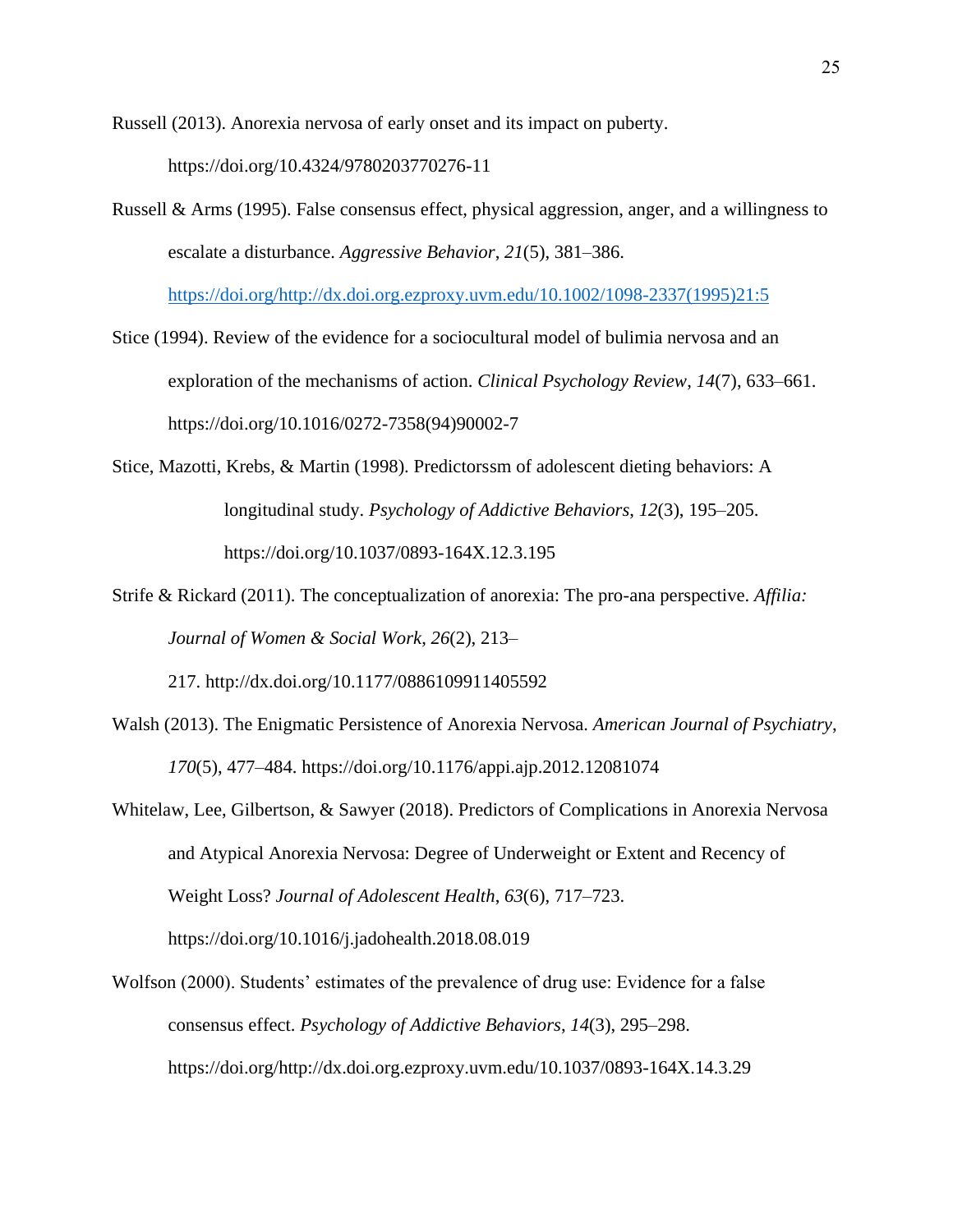## **Table 1.**

#### *Pro-Ana Engagement Questionnaire (PAE-Q)*

- 1. Before this study, I already knew that these websites existed.
- 2. How did you learn about these websites?
- 3. Have you ever visited an online pro-ana community website?
- 4. Have you visited an online pro-ana community website in the last 12 months?
- 5. In how many of the last 12 months did you visit a pro-ana website?
- 6. Have you visited an online pro-ana community website in the last 30 days?
- 7. On how many of the last 30 days did you visit a pro-ana website?
- 8. In the average month that you visited, on how many weeks did you visit these websites?
- 9. In the average week that you visited, on how many days did you visit these websites?
- 10. In the average day that you visited, how many times did you visit these websites?
- 11. On average, how long did you spend on these websites per visit?
- 12. Have you ever visited pro-ana websites more frequently than you indicated above?
- 13. During the year that you visited pro-ana websites most frequently, on how many months did you visit these websites?
- 14. In the average month that you visited, on how many weeks did you visit these websites?
- 15. In the average week that you visited, on how many days did you visit these websites?
- 16. In the average day that you visited, how many times did you visit these websites?
- 17. On average, how long did you spend on these websites per visit?
- 18. What is the most time you have ever spent in a single sitting looking at pro-ana websites?
- 19. When you visit these websites, what do you do? (mark all that apply)
- 20. Do you follow other members of pro-ana communities on social media?
- 21. About how many members of pro-ana communities do you follow on social media? (Instagram, Twitter, etc.)
- 22. Do other members of pro-ana communities follow you on social media?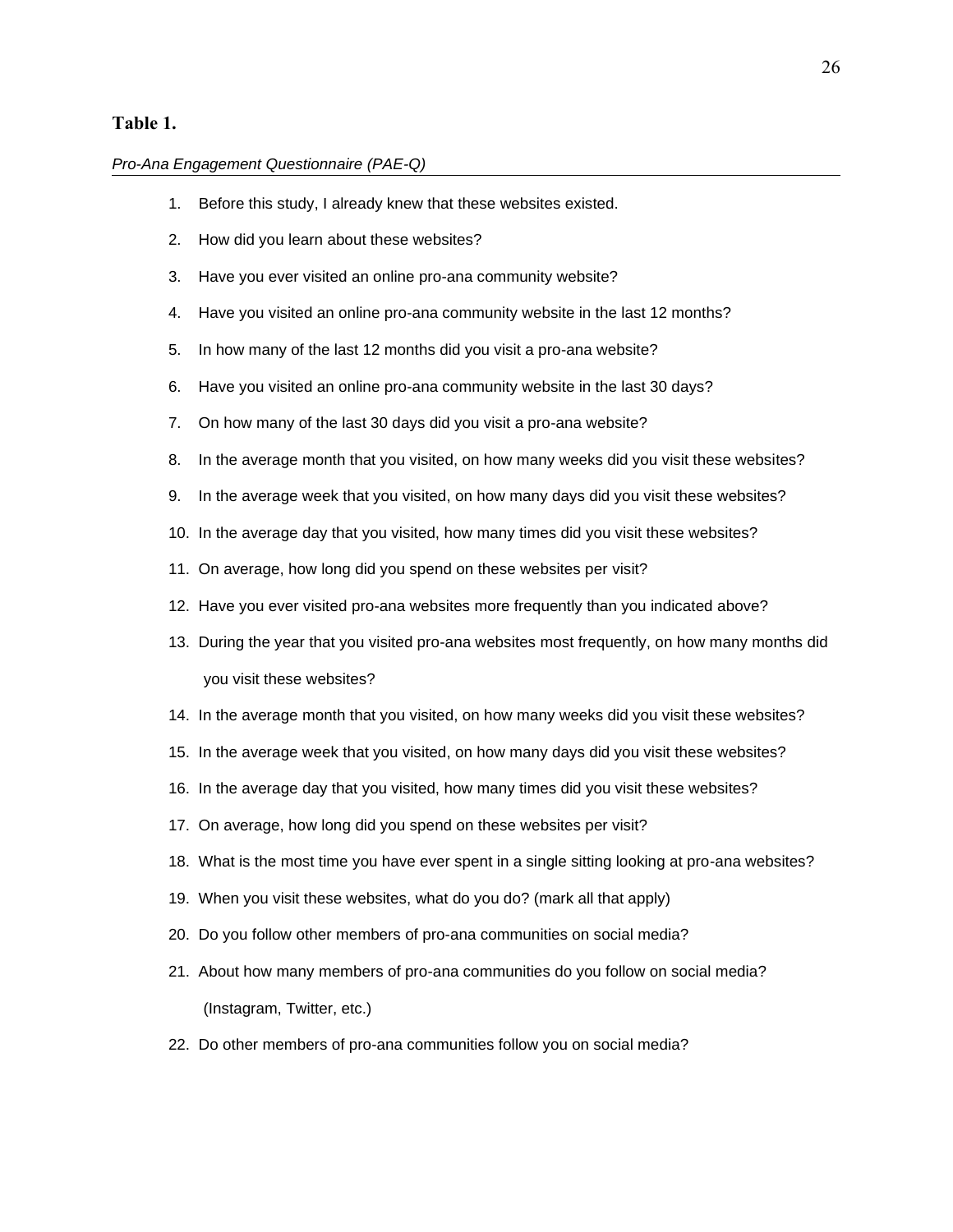- 23. About how many members of pro-ana communities follow you on social media? (Instagram, Twitter, etc.)
- 24. Have you made friends via online pro-ana community websites?
- 25. About how many members of pro-ana communities have you made friends with via the sites?
- 26. About how many different pro-ana websites have you visited in your lifetime?
- 27. About how many different pro-ana websites do you currently visit with relative frequency?
- 28. Which pro-ana websites do you visit most frequently? (write their names)
- 29. For how many pro-ana websites do you have a username and a log in?
- 30. About what percentage of people around your age do you believe know about these websites?
- 31. About what percentage of people around your age do you believe have visited these websites in the last 30 days?
- 32. About what percentage of people your age do you believe visit these websites daily or almost daily?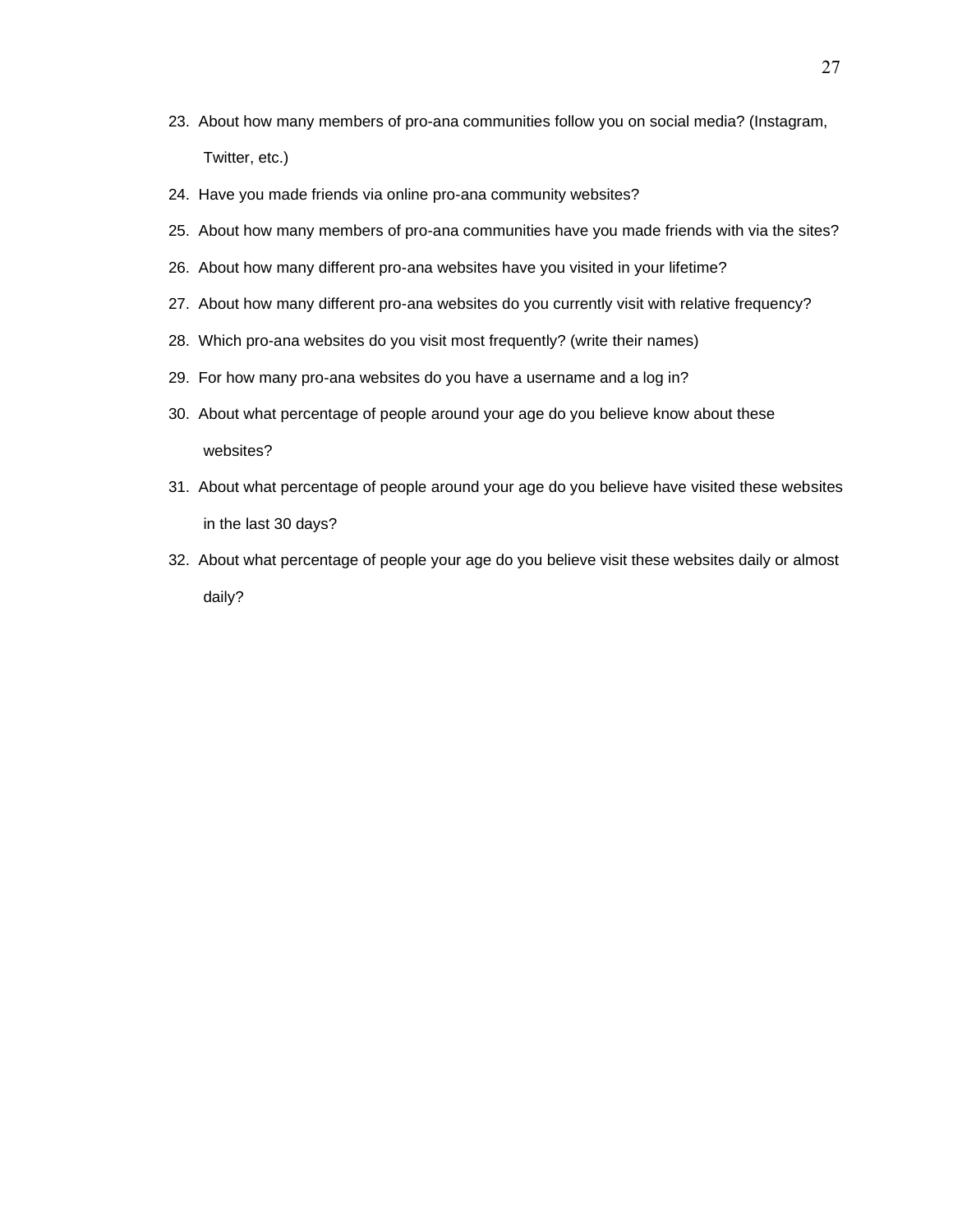## **Table 2.**

#### *Perceptions and Desires for AN diagnosis and AN-thinness (PANDT)*

- 1. Being diagnosed with anorexia would prove to me that my eating and body struggles were real and valid.
- 2. If I was diagnosed with anorexia, I would feel accomplished.
- 3. Being diagnosed with anorexia is one of my goals.
- 4. I feel that people who have been diagnosed with anorexia have achieved something difficult and worthwhile.
- 5. I perceive people who have been diagnosed with anorexia as more perfect than those who have not.
- 6. To me, being diagnosed with anorexia means a person is more powerful.
- 7. I admire those who have been diagnosed with anorexia because they meet the criteria for diagnosis.
- 8. I feel that anorexia is desirable because of the low body weight criterion.
- 9. Being as thin as someone who is anorexic would prove to me that my eating and body struggles were real and valid.
- 10. If I was so thin that I looked anorexic, I would feel accomplished.
- 11. Having the body of someone who is anorexic is one of my goals.
- 12. I would like to be so thin that my friends wonder if I am anorexic.
- 13. Not being as thin as someone with anorexia nervosa makes me feel shame.
- 14. I am jealous of the bodies of people with anorexia.
- 15. Being extremely thin is an achievement that I admire.